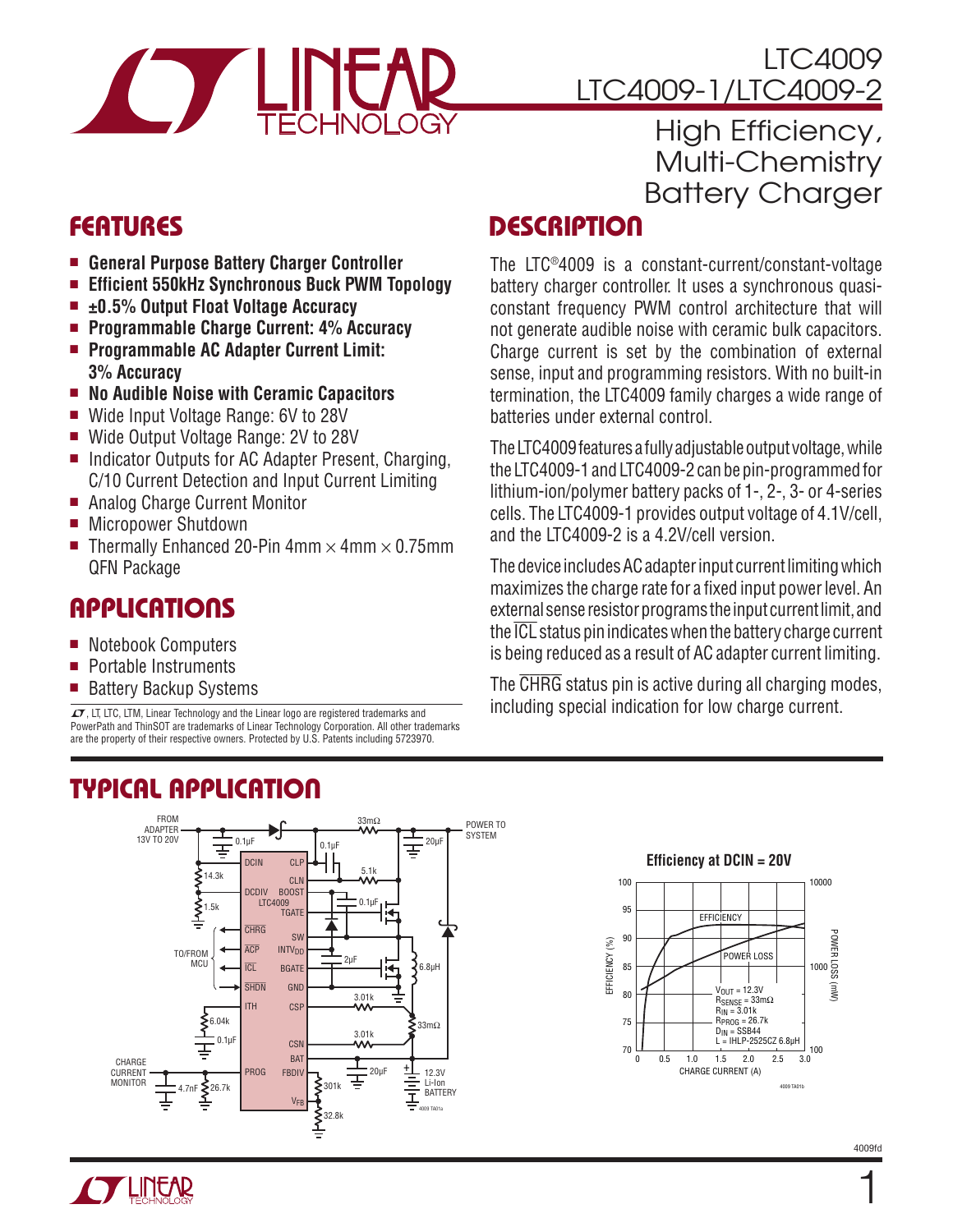### Absolute Maximum Ratings **(Note 1)**

| DCDIV, $\overline{\text{SHDN}}$ , FVS0, FVS1 or $V_{FR}$ to GND -0.3V to 7V |  |
|-----------------------------------------------------------------------------|--|

| <b>Operating Temperature Range</b> |  |
|------------------------------------|--|
|                                    |  |
|                                    |  |
|                                    |  |
|                                    |  |

# Pin Configuration



# ORDER INFORMATION

| <b>LEAD FREE FINISH</b> | <b>TAPE AND REEL</b> | <b>PART MARKING*</b> | <b>PACKAGE DESCRIPTION</b>             | <b>TEMPERATURE RANGE</b>            |
|-------------------------|----------------------|----------------------|----------------------------------------|-------------------------------------|
| LTC4009CUF#PBF          | LTC4009CUF#TRPBF     | 4009                 | 20-Lead (4mm $\times$ 4mm) Plastic QFN | $0^{\circ}$ C to 85 $^{\circ}$ C    |
| LTC4009CUF-1#PBF        | LTC4009CUF-1#TRPBF   | 40091                | 20-Lead (4mm $\times$ 4mm) Plastic QFN | $0^{\circ}$ C to 85 $^{\circ}$ C    |
| LTC4009CUF-2#PBF        | LTC4009CUF-2#TRPBF   | 40092                | 20-Lead (4mm $\times$ 4mm) Plastic QFN | $0^{\circ}$ C to 85 $^{\circ}$ C    |
| ITC4009IUF#PBF          | LTC4009IUF#TRPBF     | 4009                 | 20-Lead (4mm $\times$ 4mm) Plastic QFN | $-40^{\circ}$ C to 125 $^{\circ}$ C |
| LTC4009IUF-1#PBF        | LTC4009IUF-1#TRPBF   | 40091                | 20-Lead (4mm $\times$ 4mm) Plastic QFN | $-40^{\circ}$ C to 125 $^{\circ}$ C |
| LTC4009IUF-2#PBF        | ITC4009IUF-2#TRPBF   | 40092                | 20-Lead (4mm $\times$ 4mm) Plastic QFN | $-40^{\circ}$ C to 125 $^{\circ}$ C |

Consult LTC Marketing for parts specified with wider operating temperature ranges. \*The temperature grade is identified by a label on the shipping container. Consult LTC Marketing for information on non-standard lead based finish parts.

For more information on lead free part marking, go to: http://www.linear.com/leadfree/

For more information on tape and reel specifications, go to: http://www.linear.com/tapeandreel/

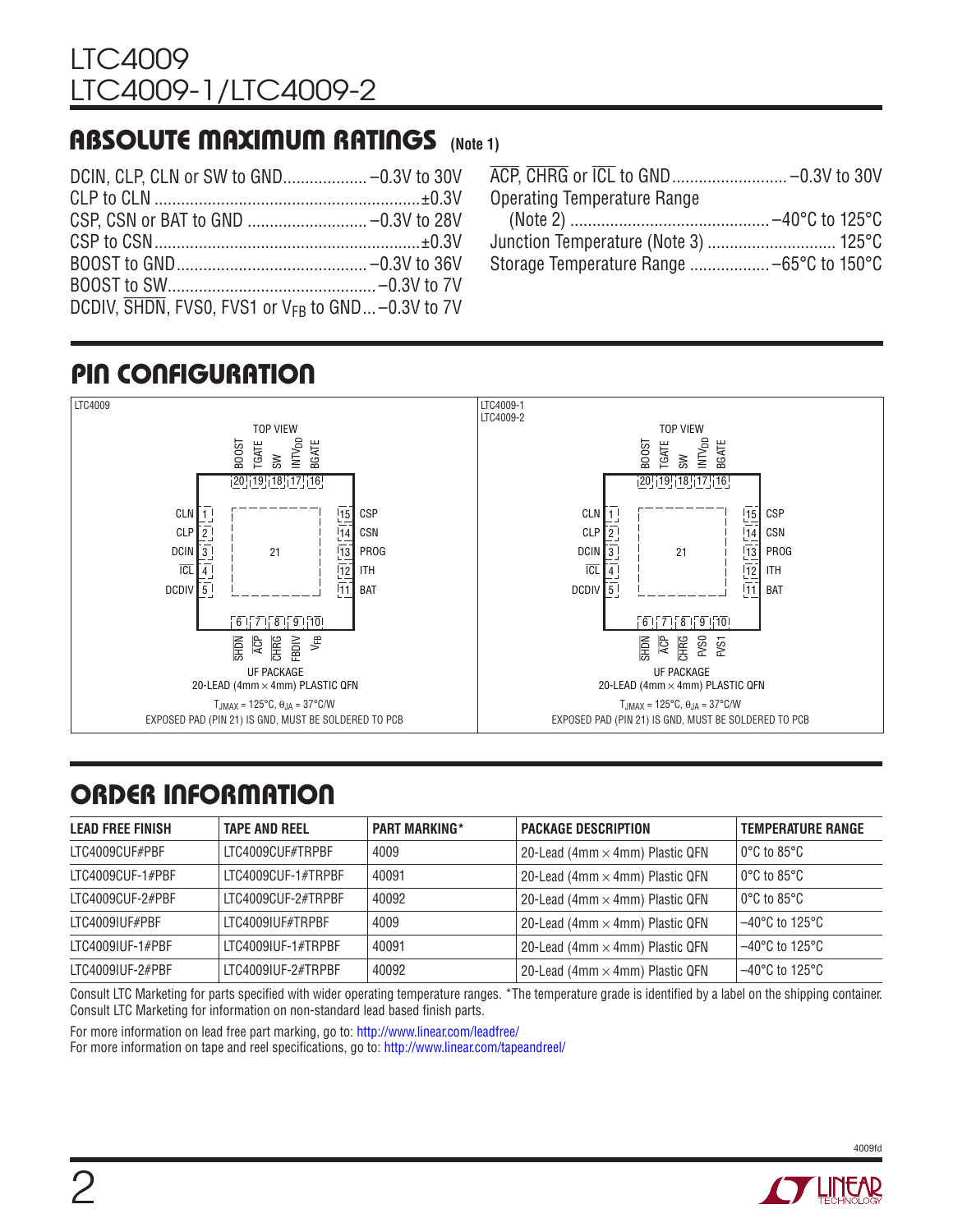### **ELECTRICAL CHARACTERISTICS** The  $\bullet$  denotes the specifications which apply over the full operating

temperature range, otherwise specifications are at T<sub>A</sub> = 25°C. DCIN = 20V, BAT = 12V, GND = 0V unless otherwise noted. (Note 2)

| <b>SYMBOL</b>                              | <b>PARAMETER</b>                                                                                                                      | <b>CONDITIONS</b>                                                          |           | MIN                | <b>TYP</b>  | <b>MAX</b>   | <b>UNITS</b>                   |
|--------------------------------------------|---------------------------------------------------------------------------------------------------------------------------------------|----------------------------------------------------------------------------|-----------|--------------------|-------------|--------------|--------------------------------|
|                                            | <b>Charge Voltage Regulation</b>                                                                                                      |                                                                            |           |                    |             |              |                                |
| <b>VTOL</b>                                | V <sub>BAT</sub> Accuracy (See Test Circuits)                                                                                         | LTC4009                                                                    |           | $-0.5$             |             | 0.5          | $\frac{0}{0}$                  |
|                                            |                                                                                                                                       | C-Grade                                                                    |           | $-0.8$             |             | 0.8          | $\%$                           |
|                                            |                                                                                                                                       | I-Grade                                                                    |           | $-1.0$             |             | 1.0          | $\frac{0}{0}$                  |
|                                            |                                                                                                                                       | LTC4009-1/LTC4009-2<br>C-Grade                                             |           | $-0.6$<br>$-0.8$   |             | 0.6<br>0.8   | $\frac{0}{0}$<br>$\%$          |
|                                            |                                                                                                                                       | $FVS1 = 0V$ , $FVS0 = 0V$ , I-Grade                                        |           | $-1.1$             |             | 1.1          | $\frac{0}{0}$                  |
|                                            |                                                                                                                                       | $FVS1 = 0V$ , $FVS1 = 5V$ , I-Grade                                        |           | $-1.15$            |             | 1.15         | $\frac{0}{0}$                  |
|                                            |                                                                                                                                       | $FVS1 = 5V$ , $FVS0 = 0V$ , I-Grade<br>$FVS1 = 5V$ , $FVS1 = 5V$ , I-Grade |           | $-1.25$<br>$-1.35$ |             | 1.25<br>1.35 | $\frac{0}{0}$<br>$\frac{0}{0}$ |
|                                            | V <sub>FB</sub> Input Bias Current                                                                                                    | $V_{FB} = 1.2V$                                                            |           |                    | ±20         |              | nA                             |
| <b>I</b> <sub>VFB</sub><br>R <sub>ON</sub> | FBDIV On-Resistance                                                                                                                   | $I_{LOAD} = 100 \mu A$                                                     |           |                    | 85          | 190          |                                |
|                                            | FBDIV Output Leakage Current                                                                                                          | $\overline{\text{SHDN}} = 0$ V, FBDIV = 0V                                 | $\bullet$ | $-1$               | $\mathbf 0$ | 1            | Ω                              |
| <b>ILEAK-FBDIV</b>                         |                                                                                                                                       | LTC4009                                                                    |           | 1.235              | 1.281       | 1.32         | μA<br>$\vee$                   |
| <b>V<sub>BOV</sub></b>                     | V <sub>FB</sub> Overvoltage Threshold                                                                                                 |                                                                            |           |                    |             |              | $\frac{0}{0}$                  |
|                                            | <b>BAT Overvoltage Threshold</b>                                                                                                      | LTC4009-1/LTC4009-2, Relative to<br><b>Selected Output Voltage</b>         |           | 103                | 106         | 109          |                                |
|                                            | <b>Charge Current Regulation</b>                                                                                                      |                                                                            |           |                    |             |              |                                |
| $I_{\text{TOL}}$                           | Charge Current Accuracy with $R_{IN} = 3.01k$ ,                                                                                       | $R_{PROG} = 26.7k$                                                         |           | $-4$               |             | 4            | $\%$                           |
|                                            | $6V < BAT < 18V$ (LTC4009),                                                                                                           | C-Grade                                                                    |           | $-5$               |             | 5            | $\frac{0}{0}$                  |
|                                            | 6V < BAT < 15V (LTC4009-1, LTC4009-2)                                                                                                 | I-Grade                                                                    |           | $-9.5$             |             | 9.5          | $\frac{0}{0}$                  |
|                                            |                                                                                                                                       | $V_{\text{SENSE}} = 0$ mV, PROG = 1.2V                                     |           | $-12.75$           | $-11.67$    | $-10.95$     | μA                             |
| A <sub>l</sub>                             | Current Sense Amplifier Gain (PROG AI) with<br>$R_{IN}$ = 3.01k, 6V < BAT < 18V (LTC4009),<br>$6V$ < BAT < 15V (LTC4009-1, LTC4009-2) | V <sub>SENSE</sub> Step from 0mV to 5mV,<br>$PROG = 1.2V$                  |           | $-1.78$            | $-1.66$     | $-1.54$      | μA                             |
| V <sub>CS-MAX</sub>                        | Maximum Peak Current Sense Threshold Voltage                                                                                          | $ITH = 2V, C-Grade$                                                        | 0         | 140                | 195         | 250          | mV                             |
|                                            | per Cycle $(R_{IN} = 3.01k)$                                                                                                          | $ITH = 2V, I-Grade$                                                        |           | 125                |             | 265          | mV                             |
|                                            |                                                                                                                                       | $ITH = 5V$                                                                 |           |                    | 325         | 430          | mV                             |
| $V_{C10}$                                  | C/10 Indicator Threshold Voltage                                                                                                      | PROG Falling                                                               |           | 340                | 400         | 460          | mV                             |
| VREV                                       | Reverse Current Threshold Voltage                                                                                                     | <b>PROG Falling</b>                                                        |           | 180                | 253         | 295          | mV                             |
|                                            | <b>Input Current Regulation</b><br><b>Current Limit Threshold</b>                                                                     | $CLP - CLN$                                                                |           |                    |             |              |                                |
| <b>V<sub>CL</sub></b>                      |                                                                                                                                       | C-Grade                                                                    |           | 97<br>96           | 100<br>100  | 103<br>104   | mV<br>mV                       |
|                                            |                                                                                                                                       | I-Grade                                                                    |           | 92                 |             | 108          | mV                             |
| $I_{CLN}$                                  | <b>CLN Input Bias Current</b>                                                                                                         | $CLN = CLP$                                                                |           |                    | ±100        |              | пA                             |
| VICL                                       | <b>ICL</b> Indicator Threshold                                                                                                        | $(CLP - CLN) - V_{CL}$                                                     |           | $-8$               | $-5$        | $-2$         | mV                             |
| <b>DCIN, CLP Supplies</b>                  |                                                                                                                                       |                                                                            |           |                    |             |              |                                |
| 0VR                                        | <b>Operating Voltage Range</b>                                                                                                        | DCIN and CLP                                                               |           | 6                  |             | 28           | $\vee$                         |
| $I_{DCO}$                                  | <b>DCIN Operating Current</b>                                                                                                         | No Gate Loads                                                              |           |                    | 1.5         | 2            | mA                             |
| <b>I</b> CLPO                              | <b>CLP Operating Current</b>                                                                                                          | CLP = 20V, No Gate Loads                                                   |           |                    | 0.5         | $0.8\,$      | mA                             |
| VCBT                                       | <b>CLP Boost Threshold Voltage</b>                                                                                                    | CLP - DCIN, CLP Rising                                                     |           | 10                 | 25          | 60           | mV                             |
| <b>V<sub>CNT</sub></b>                     | CLP Normal Threshold Voltage (Note 5)                                                                                                 | DCIN - CLP, CLP Falling                                                    |           | 10                 | 25          | 60           | mV                             |
| Vove                                       | <b>DCDIV Overvoltage Protection Threshold</b>                                                                                         | <b>DCDIV Rising</b>                                                        |           | 1.75               | 1.825       | 1.9          | $\vee$                         |
| VOVP(HYST)                                 | <b>DCDIV OVP Threshold Hysteresis</b>                                                                                                 |                                                                            |           |                    | 110         |              | mV                             |
| <b>Shutdown</b>                            |                                                                                                                                       |                                                                            |           |                    |             |              |                                |
| VACP                                       | <b>DCDIV AC Present Threshold Voltage</b>                                                                                             | <b>DCDIV Rising</b>                                                        | $\bullet$ | 1.13               | 1.2         | 1.27         | $\vee$                         |
| V <sub>ACP(HYST)</sub>                     | DCDIV ACP Threshold Hysteresis Voltage                                                                                                |                                                                            |           |                    | 50          |              | mV                             |
| <b>I</b> <sub>DCDIV</sub>                  | <b>DCDIV Input Current</b>                                                                                                            | $DCDIV = 1.2V$                                                             |           | $-1$               | 0           | 1            | μA                             |
| $V_{\mathsf{IL}}$                          | <b>SHDN</b> Input Voltage Low                                                                                                         |                                                                            | $\bullet$ |                    |             | 300          | mV                             |
|                                            |                                                                                                                                       |                                                                            |           |                    |             |              | 4009fd                         |

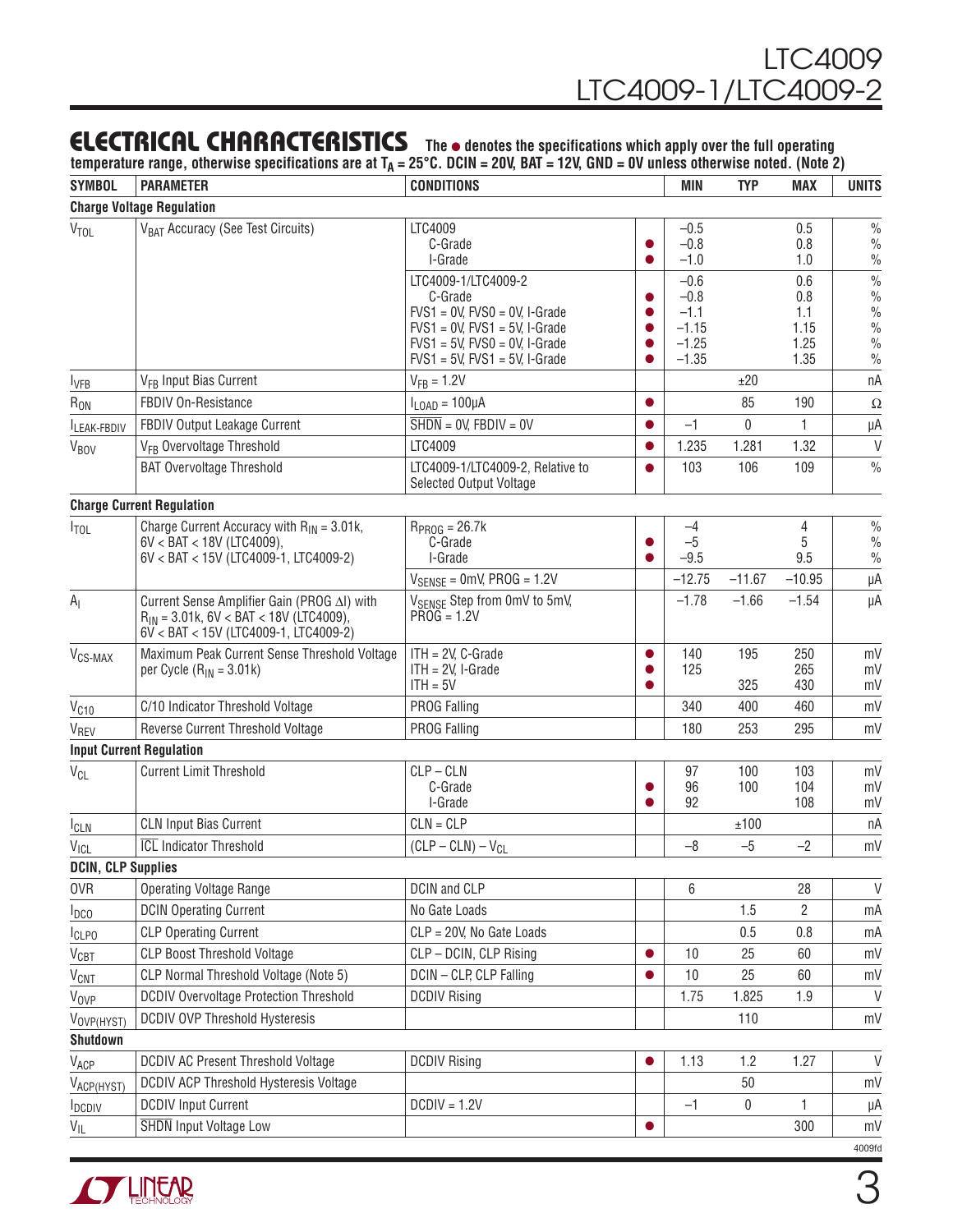### **ELECTRICAL CHARACTERISTICS** The  $\bullet$  denotes the specifications which apply over the full operating

**temperature range, otherwise specifications are at**  $T_0 = 25^\circ$ **C. DCIN = 20V, BAT = 12V, GND = 0V unless otherwise noted. (Note 2)** 

| <b>SYMBOL</b>                      | <b>PARAMETER</b>                                       | <b>CONDITIONS</b>                                                                          |           | MIN      | <b>TYP</b>  | <b>MAX</b>     | <b>UNITS</b>               |
|------------------------------------|--------------------------------------------------------|--------------------------------------------------------------------------------------------|-----------|----------|-------------|----------------|----------------------------|
| $V_{\text{IH}}$                    | SHDN Input Voltage High                                |                                                                                            |           | 1.4      |             |                | $\vee$                     |
| $R_{IN}$                           | <b>SHDN Pull-Down Resistance</b>                       |                                                                                            |           |          | 50          |                | k $\Omega$                 |
| <b>I</b> <sub>DCS</sub>            | <b>DCIN Shutdown Current</b>                           | $\overline{\text{SHDN}} = 0 \vee$                                                          |           |          | 215         |                | μA                         |
| <b>I</b> CLPS                      | <b>CLP Shutdown Current</b>                            | $CLP = 12V$ , $\overline{SHDN} = 0V$ or $DCDIV = 0V$                                       | $\bullet$ |          | 9           | 18             | μA                         |
| ILEAK-BAT                          | <b>BAT Leakage Current</b>                             | $\overline{\text{SHDN}} = \text{OV}$ or DCDIV = 0V.<br>$0V \leq CSP = CSN = BAT \leq 20V$  | $\bullet$ | $-1.5$   | $\pmb{0}$   | 1.5            | μA                         |
| ILEAK-CSN                          | <b>CSN Leakage Current</b>                             | $\overline{\text{SHDN}} = 0 \text{V}$ or DCDIV = 0V.<br>$0V \leq CSP = CSN = BAT \leq 20V$ | $\bullet$ | $-1.5$   | $\mathbf 0$ | 1.5            | μA                         |
| ILEAK-CSP                          | <b>CSP Leakage Current</b>                             | $\overline{\text{SHDN}} = \text{OV}$ or DCDIV = 0V.<br>$0V \leq CSP = CSN = BAT \leq 20V$  | $\bullet$ | $-1.5$   | $\pmb{0}$   | 1.5            | μA                         |
| ILEAK-SW                           | SW Leakage Current                                     | $\overline{\text{SHDN}} = 0 \text{V}$ or DCDIV = 0V.<br>$0V \leq SW \leq 20V$              | $\bullet$ | $-1$     | $\mathbf 0$ | $\overline{2}$ | μA                         |
| <b>INTV<sub>DD</sub></b> Regulator |                                                        |                                                                                            |           |          |             |                |                            |
| <b>INTV<sub>DD</sub></b>           | Output Voltage                                         | No Load                                                                                    | $\bullet$ | 4.85     | 5           | 5.15           | $\vee$                     |
| $\Delta V_{DD}$                    | <b>Load Regulation</b>                                 | $I_{DD} = 20mA$                                                                            |           |          | $-0.4$      | $-1$           | $\frac{0}{0}$              |
| <b>I</b> <sub>DD</sub>             | Short-Circuit Current (Note 6)                         | $INTVDD = 0V$                                                                              |           | 50       | 85          | 130            | mA                         |
|                                    | <b>Switching Regulator</b>                             |                                                                                            |           |          |             |                |                            |
| V <sub>CE</sub>                    | Charge Enable Threshold Voltage                        | CLP - BAT, CLP Rising<br>C-Grade<br>I-Grade                                                | $\bullet$ | 65<br>60 | 100         | 135<br>140     | mV<br>mV                   |
| I <sub>ITH</sub>                   | <b>ITH Current</b>                                     | $ITH = 1.4V$                                                                               |           |          | $-40/+90$   |                | μA                         |
| f <sub>TYP</sub>                   | <b>Typical Switching Frequency</b>                     |                                                                                            |           | 467      | 550         | 633            | kHz                        |
| f <sub>MIN</sub>                   | Minimum Switching Frequency                            | $C_{\text{LOAD}} = 3.3$ nF                                                                 |           | 20       | 25          |                | kHz                        |
| DC <sub>MAX</sub>                  | Maximum Duty Cycle                                     | $C_{\text{LOAD}} = 3.3$ nF                                                                 |           | 98       | 99          |                | $\frac{0}{0}$              |
| $t_{R-TG}$                         | <b>TGATE Rise Time</b>                                 | $C_{LOAD}$ = 3.3nF, 10% - 90%                                                              |           |          | 60          | 110            | ns                         |
| t <sub>F-TG</sub>                  | <b>TGATE Fall Time</b>                                 | $C1$ $_{0AD}$ = 3.3nF, 90% - 10%                                                           |           |          | 50          | 110            | $\ensuremath{\mathsf{ns}}$ |
| $t_{R-BG}$                         | <b>BGATE Rise Time</b>                                 | $C_{LOAD}$ = 3.3nF, 10% - 90%                                                              |           |          | 60          | 110            | ns                         |
| t <sub>F-BG</sub>                  | <b>BGATE Fall Time</b>                                 | $C_{LOAD}$ = 3.3nF, 90% - 10%                                                              |           |          | 60          | 110            | ns                         |
| t <sub>NO</sub>                    | TGATE, BGATE Non-Overlap Time                          | $C_{LOAD}$ = 3.3nF, 10% - 10%                                                              |           |          | 110         |                | $\ensuremath{\mathsf{ns}}$ |
|                                    | Float Voltage Select Inputs (LTC4009-1/LTC4009-2 Only) |                                                                                            |           |          |             |                |                            |
| $V_{IL}$                           | Input Voltage Low                                      |                                                                                            |           |          |             | 0.5            | $\vee$                     |
| $V_{\text{IH}}$                    | Input Voltage High                                     |                                                                                            |           | 3.5      |             |                | $\vee$                     |
| ΙıΝ                                | <b>Input Current</b>                                   | $0V \leq V_{IN} \leq 5V$                                                                   |           | $-10$    |             | 10             | μA                         |
| <b>Indicator Outputs</b>           |                                                        |                                                                                            |           |          |             |                |                            |
| $V_{OL}$                           | Output Voltage Low                                     | $I_{\text{LOAD}} = 100 \mu A$ , PROG = 1.2V                                                |           |          |             | 500            | mV                         |
| <b>ILEAK</b>                       | Output Leakage                                         | $\overline{\text{SHDN}} = 0\text{V}$ , DCDIV = 0V, $\text{V}_{\text{OUT}} = 20\text{V}$    |           | $-10$    |             | 10             | μA                         |
| $I_{C10}$                          | CHRG C/10 Current Sink                                 | $CHRG = 2.5V$                                                                              |           | 15       | 25          | 38             | μA                         |

**Note 1:** Stresses beyond those listed under Absolute Maximum Ratings may cause permanent damage to the device. Exposure to any Absolute Maximum Rating condition for extended periods may affect device reliability and lifetime.

**Note 2:** The LTC4009C is guaranteed to meet performance specifications over the 0°C to 85°C operating temperature range. The LTC4009I is guaranteed to meet performance specifications over the –40°C to 125°C operating temperature range.

**Note 3:** Operating junction temperature  $T_{\text{J}}$  (in  $^{\circ}$ C) is calculated from the ambient temperature  $T_A$  and the total continuous package power dissipation P<sub>D</sub> (in watts) by the formula  $T_J = T_A + (\theta_{JA} \cdot PD)$ . Refer to the Applications Information section for details.

**Note 4:** All currents into device pins are positive; all currents out of device pins are negative. All voltages are referenced to GND, unless otherwise specified.

**Note 5:** This threshold is guaranteed to be satisfied if CLP = DCIN when the LTC4009 exits shutdown.

**Note 6:** Output current may be limited by internal power dissipation. Refer to the Applications Information section for details.

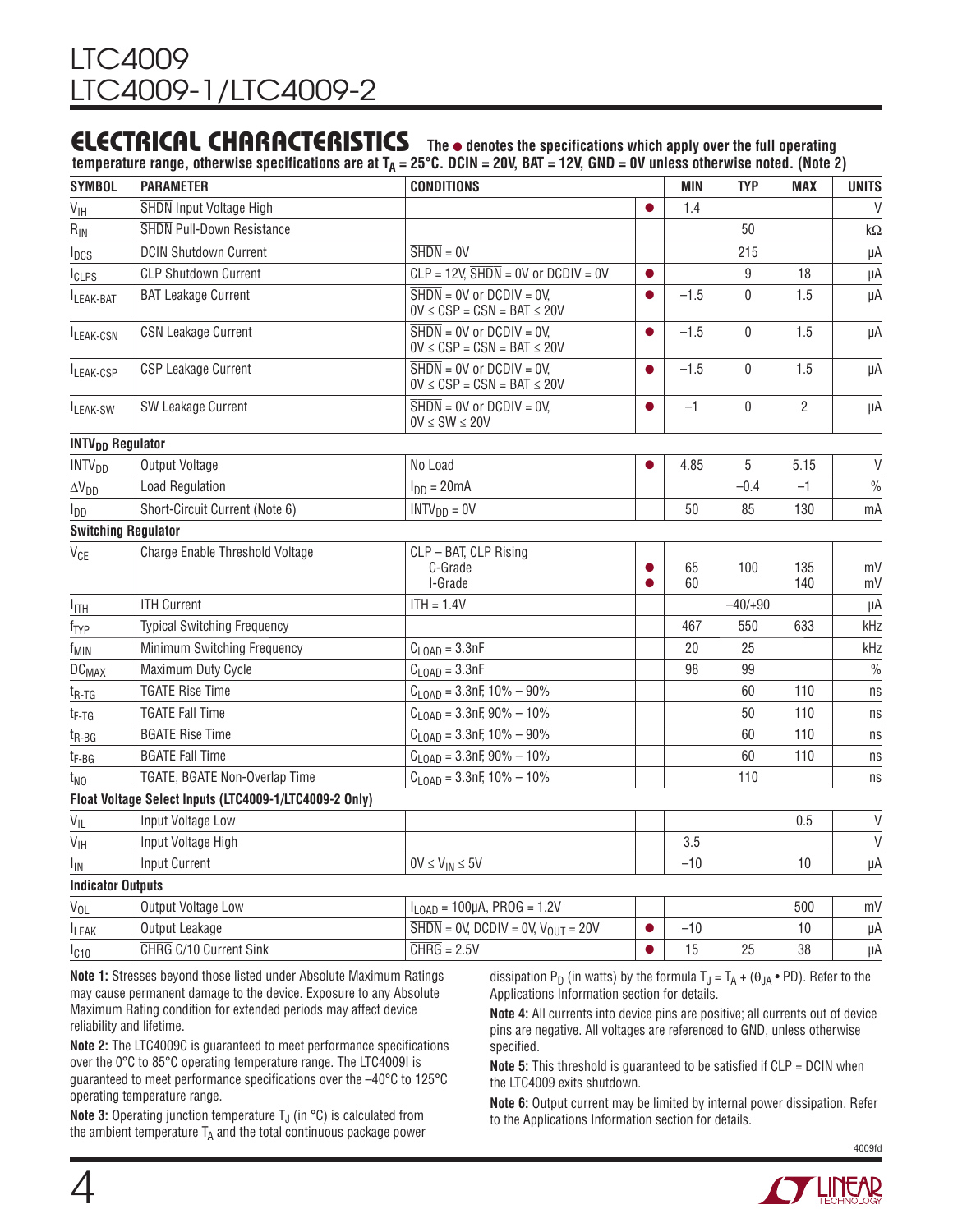### Test Circuits



# Typical Performance Characteristics

 $(T_A = 25^{\circ}C \text{ unless otherwise noted. } D_{IN} = \text{SSB44, L} = \text{IHLP-2525 6.8}$  $\mu$ H)



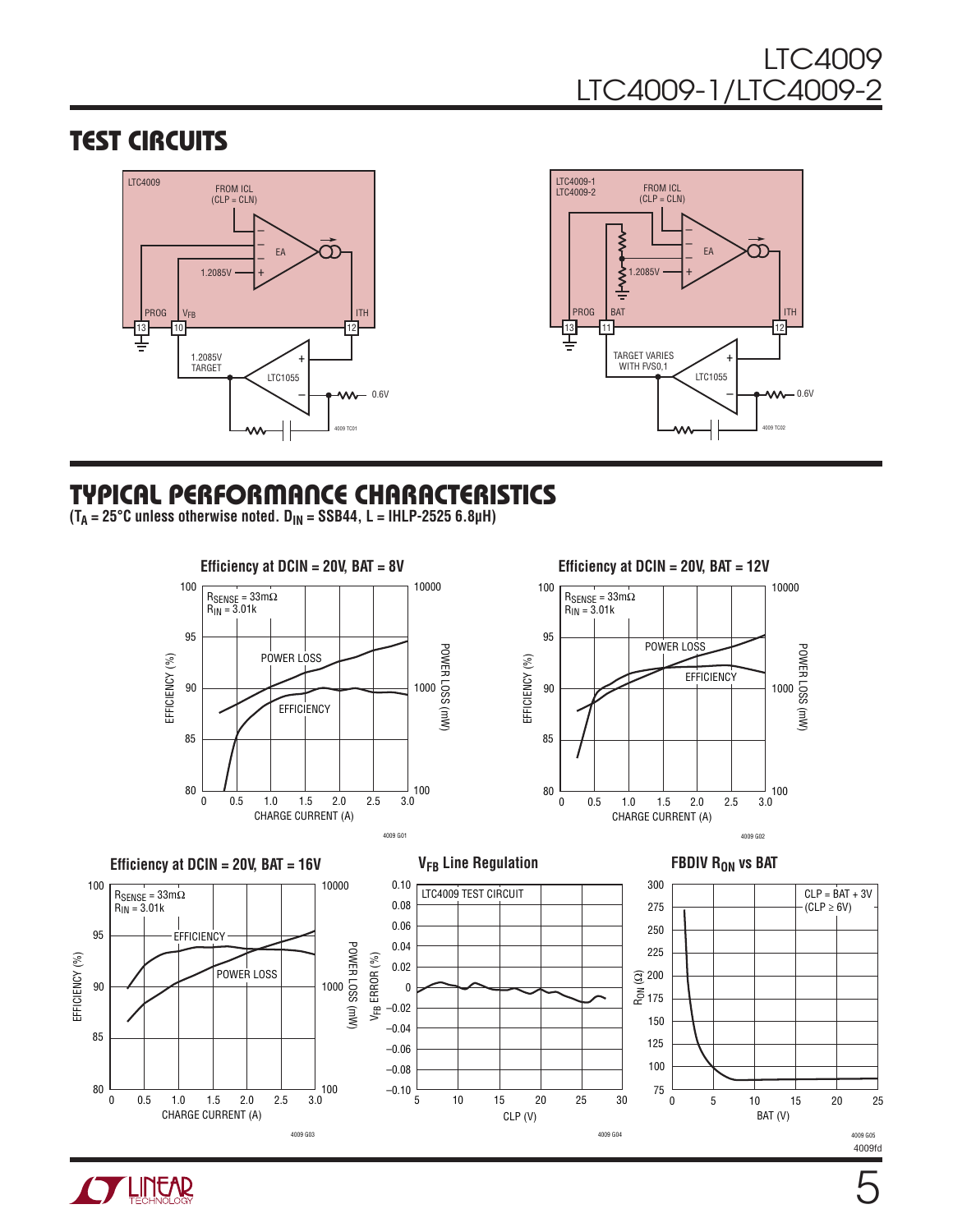# Typical Performance Characteristics

**(TA = 25°C unless otherwise noted. DIN = SSB44, L = IHLP-2525 6.8µH)**

#### **Battery Load Dump** BATTERY VOLTAGE (500mV/DIV) E BATTERY VOLTAGE<br>B (500mV/DIV) STATE CLP = 20V TIME (1ms/DIV)  $V_{\text{OUT}} = 12.3V$  $4000g$ **DISCONNECT** RECONNECT 3A 2A  $12.1V$   $\overline{\phantom{12.1}}$   $1A$ 1A



#### **Charge Current Line Regulation**



**Charge Current Load Regulation** 3.5  $I_{CHG} = 3A$ 3.0 2.5 CHARGE CURRENT (A) CHARGE CURRENT (A)  $I_{CHG} = 2A$ 2.0 1.5  $I_{CHG} = 1A$ 1.0

BAT (V)

11.4 11.8 12.2 12.6 13.0

11.0

 $DCIN = 20V$  $R_{\sf SENSE}$  = 33m $\Omega$  $R_{IN} = 3.01k$ 

0.5 0 –0.5



**PWM Soft-Start**



12.6



4009 G08

Gate Drive Non-Overlap *Cate Drive Non-Overlap* **PWM Frequency vs Duty Cycle** 



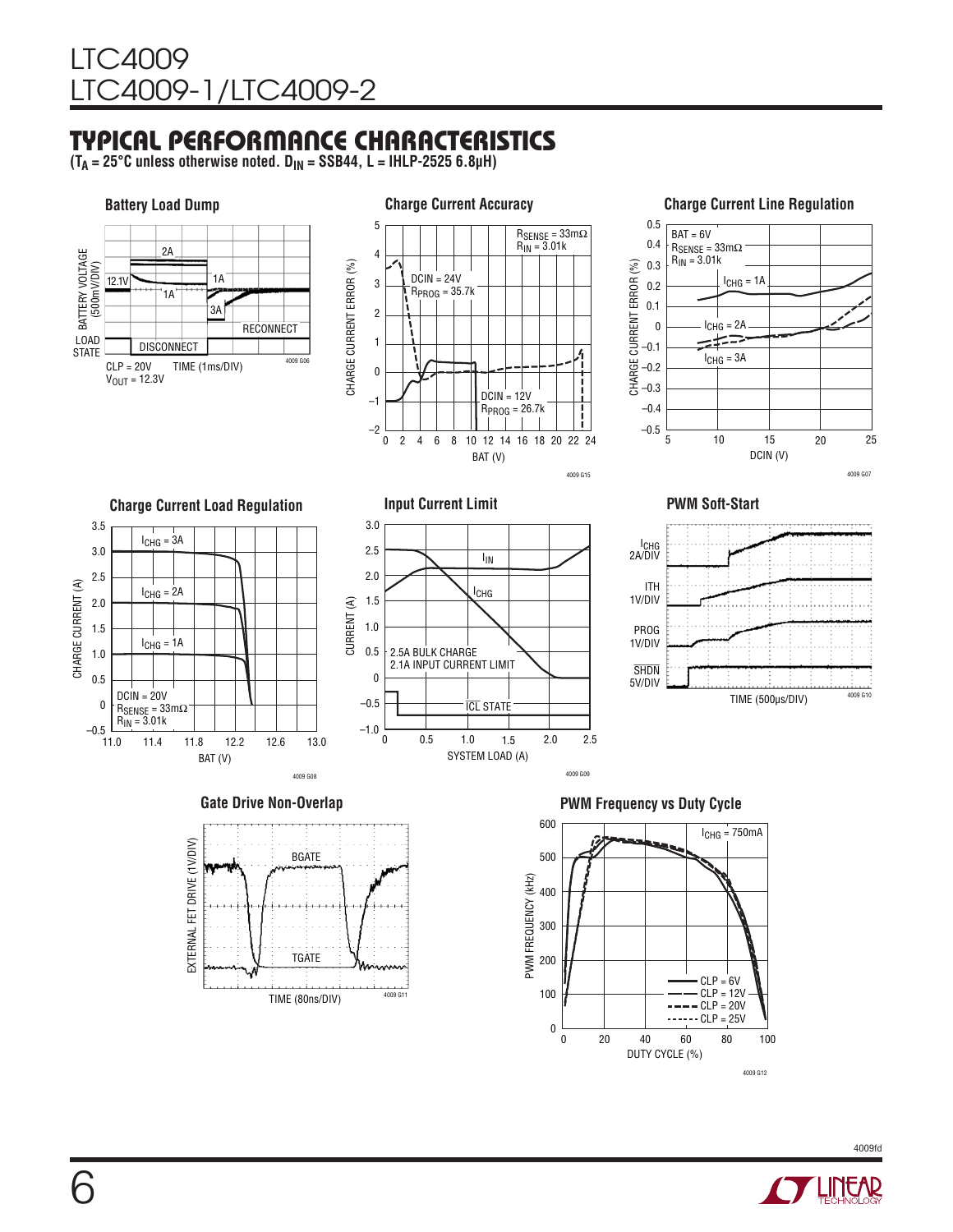# Typical Performance Characteristics

 $(T_A = 25^{\circ}C$  unless otherwise noted.  $D_{IN} = SSB44$ ,  $L = IHLP-25256.8\mu H)$ 



### Pin Functions

**CLN (Pin 1):** Adapter Input Current Limit Negative Input. The LTC4009 senses voltage on this pin to determine if the charge current should be reduced to limit total input current. The threshold is set 100mV below the CLP pin. An external filter should be used to remove switching noise. This input should be tied to CLP if not used. Operating voltage range is (CLP – 110mV) to CLP.

**CLP (Pin 2):** Adapter Input Current Limit Positive Input. The LTC4009 also draws power from this pin, including a small amount for some shutdown functions. Operating voltage range is GND to 28V.

**DCIN (Pin 3):** DC Power Input. The LTC4009 draws power from this pin when an external DC power source is present. This pin is typically isolated from the CLP pin by a diode and should be bypassed with a capacitance of 0.1µF or more. Operating voltage range is GND to 28V.

**ICL (Pin 4):** Active-Low Input Current Limit Indicator Output. This open-drain output pulls to GND when the charge current is reduced because of AC adapter input current limiting. This output should be left floating if not used.

**DCDIV (Pin 5):** AC Adapter Present Comparator Input. The LTC4009 senses voltage on this pin to determine when an adequate DC power source is present, or if an overvoltage

condition exists. An external resistor divider programs these threshold levels relative to DCIN. Operating voltage range is GND to  $INTV<sub>DD</sub>$ .

**SHDN** (**Pin 6):** Active-low Shutdown Input. Driving SHDN below 300mV unconditionally forces the LTC4009 into the shutdown state. This input has a 50kΩ internal pull-down to GND. Operating voltage range is GND to  $INTV<sub>DD</sub>$ .

**ACP (Pin 7):** Active-Low AC Adapter Present Indicator Output. This open-drain output pulls to GND when adequate AC adapter (DC) voltage is present, based on the DCDIV input. This output should be left floating if not used.

**CHRG (Pin 8):** Active-Low Charge Indicator Output. This open-drain output provides three levels of information about charge status using a strong pull-down, 25µA weak pull-down or high impedance. Refer to the Operation and Applications Information sections for further details. This output should be left floating if not used.

**FBDIV (Pin 9, LTC4009):** Battery Voltage Feedback Resistor Divider Source. The LTC4009 connects this pin to BAT when charging is in progress. FBDIV is an open-drain PFET output to BAT with an operating voltage range of GND to BAT.



 $\overline{7}$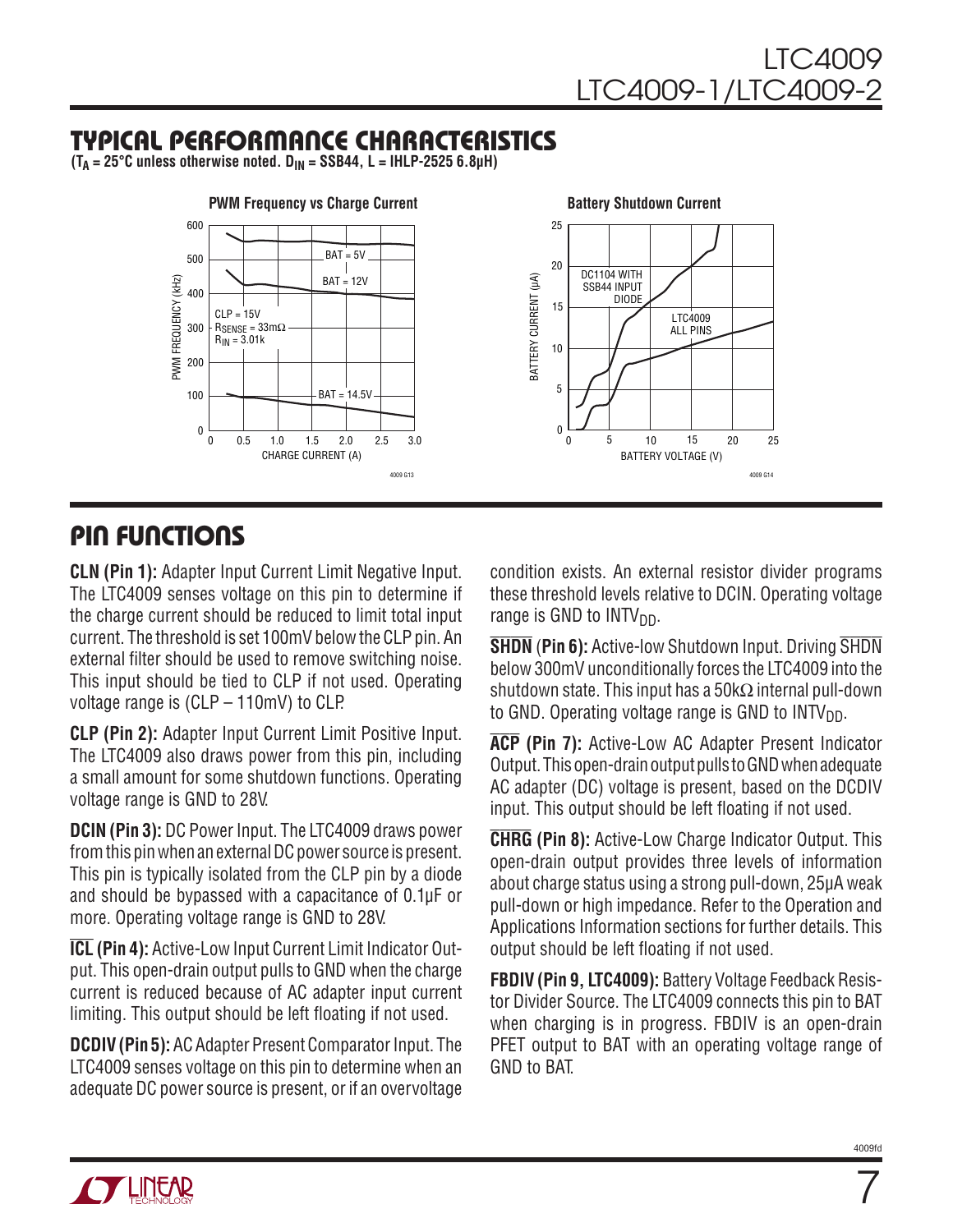## Pin Functions

**FVS0 (Pin 9, LTC4009-1/LTC4009-2):** Battery Voltage Select Input (LSB). This pin is one of two pins used on the LTC4009-1 or LTC4009-2 to select one of four preset battery voltages. Selection is done by connecting to either GND or  $INTV<sub>DD</sub>$ . Operating voltage range is GND to  $INTV<sub>DD</sub>$ .

**VFB (Pin 10, LTC4009):** Battery Voltage Feedback Input. An external resistor divider between FBDIV and GND with the center tap connected to  $V_{FB}$  programs the charger output voltage. In constant voltage mode, this pin is nominally at 1.2085V. Refer to the Applications Information section for complete details on programming battery float voltage. Operating voltage range is GND to 1.25V.

**FVS1 (Pin 10, LTC4009-1/LTC4009-2):** Battery Voltage Select Input (MSB). This pin is one of two pins used on the LTC4009-1 or LTC4009-2 to select one of four preset battery voltages. Selection is done by connecting to either GND or  $INTV<sub>DD</sub>$ . Operating voltage range is GND to  $INTV<sub>DD</sub>$ .

**BAT (Pin 11):** Battery Pack Connection. The LTC4009 uses the voltage on this pin to control PWM operation when charging. Operating voltage range is GND to CLN.

**ITH (Pin 12):** PWM Control Voltage and Compensation Node. The LTC4009 develops a voltage on this pin to control cycle-by-cycle peak inductor current. An external R-C network connected to ITH provides PWM loop compensation. Refer to the Applications Information section for further details on establishing loop stability. Operating voltage range is GND to  $INTV<sub>DD</sub>$ .

**PROG (Pin 13):** Charge Current Programming and Monitoring Pin. An external resistance connected between PROG and GND, along with the current sense and PWM input resistors, programs the maximum charge current. The voltage on this pin can also provide a linearized indicator of charge current. Refer to the Applications Information section for complete details on current programming and monitoring. Operating voltage range is GND to  $INTV<sub>DD</sub>$ .

**CSN (Pin 14):** Charge Current Sense Negative Input. Place an external input resistor  $(R_{IN},$  Figure 1) between this pin and the negative side of the charge current sense resistor. Operating voltage ranges from (BAT – 50mV) to (BAT + 200mV).

**CSP (Pin 15):** Charge Current Sense Positive Input. Place an external input resistor  $(R_{IN},$  Figure 1) between this pin and the positive side of the charge current sense resistor. Operating voltage ranges from (BAT – 50mV) to (BAT + 200mV).

**BGATE (Pin 16):** External Synchronous NFET Gate Control Output. This output provides gate drive to an external NMOS power transistor switch used for synchronous rectification to increase efficiency in the step-down DC/DC converter. Operating voltage is GND to  $INTV_{DD}$ . BGATE should be left floating if not used.

**INTV<sub>DD</sub>** (Pin 17): Internal 5V Regulator Output. This pin provides a means of bypassing the internal 5V regulator used to power the LTC4009 PWM FET drivers. This supply shuts down when the LTC4009 shuts down. Refer to the Application Information section for details if additional power is drawn from this pin by the application circuit.

**SW (Pin 18):** PWM Switch Node. The LTC4009 uses the voltage on this pin as the source reference for its topside NFET (PWM switch) driver. Refer to the Applications Information section for additional PCB layout suggestions related to this critical circuit node. Operating voltage range is GND to CLN.

**TGATE (Pin 19):** External NFET Switch Gate Control Output. This output provides gate drive to an external NMOS power transistor switch used in the DC/DC converter. Operating voltage range is GND to (CLN + 5V).

**BOOST (Pin 20):** TGATE Driver Supply Input. A bootstrap capacitor is returned to this pin from a charge network connected to SW and  $INTV<sub>DD</sub>$ . Refer to the Applications Information section for complete details on circuit topology and component values. Operating voltage ranges from (INTV<sub>DD</sub> – 1V) to (CLN + 5V).

**GND (Exposed Pad Pin 21):** Ground. The package paddle provides a single-point ground for the internal voltage reference and other critical LTC4009 circuits. It must be soldered to a suitable PCB copper ground pad for proper electrical operation and to obtain the specified package thermal resistance.

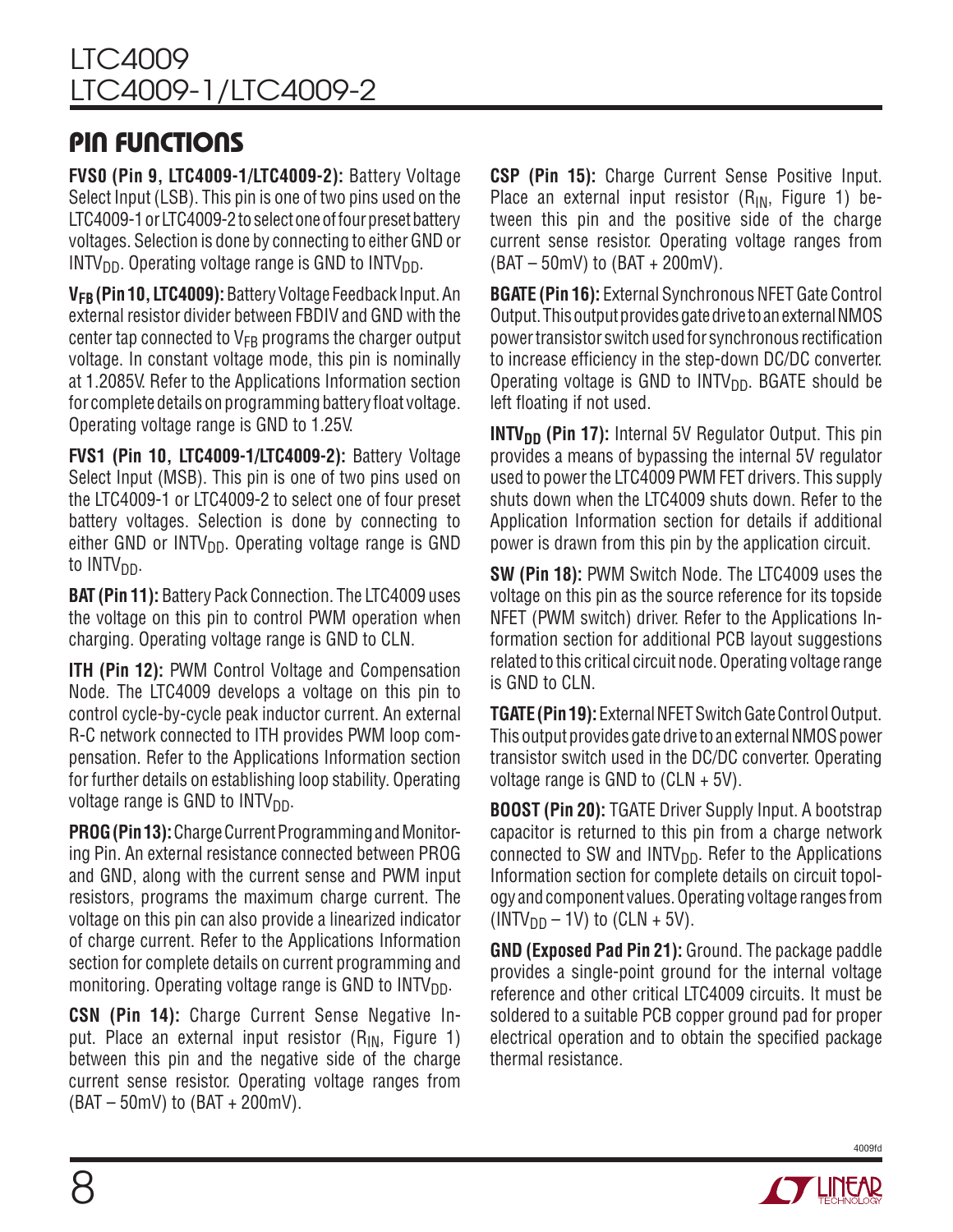### LTC4009 LTC4009-1/LTC4009-2

### **BLOCK DIAGRAM** (LTC4009)



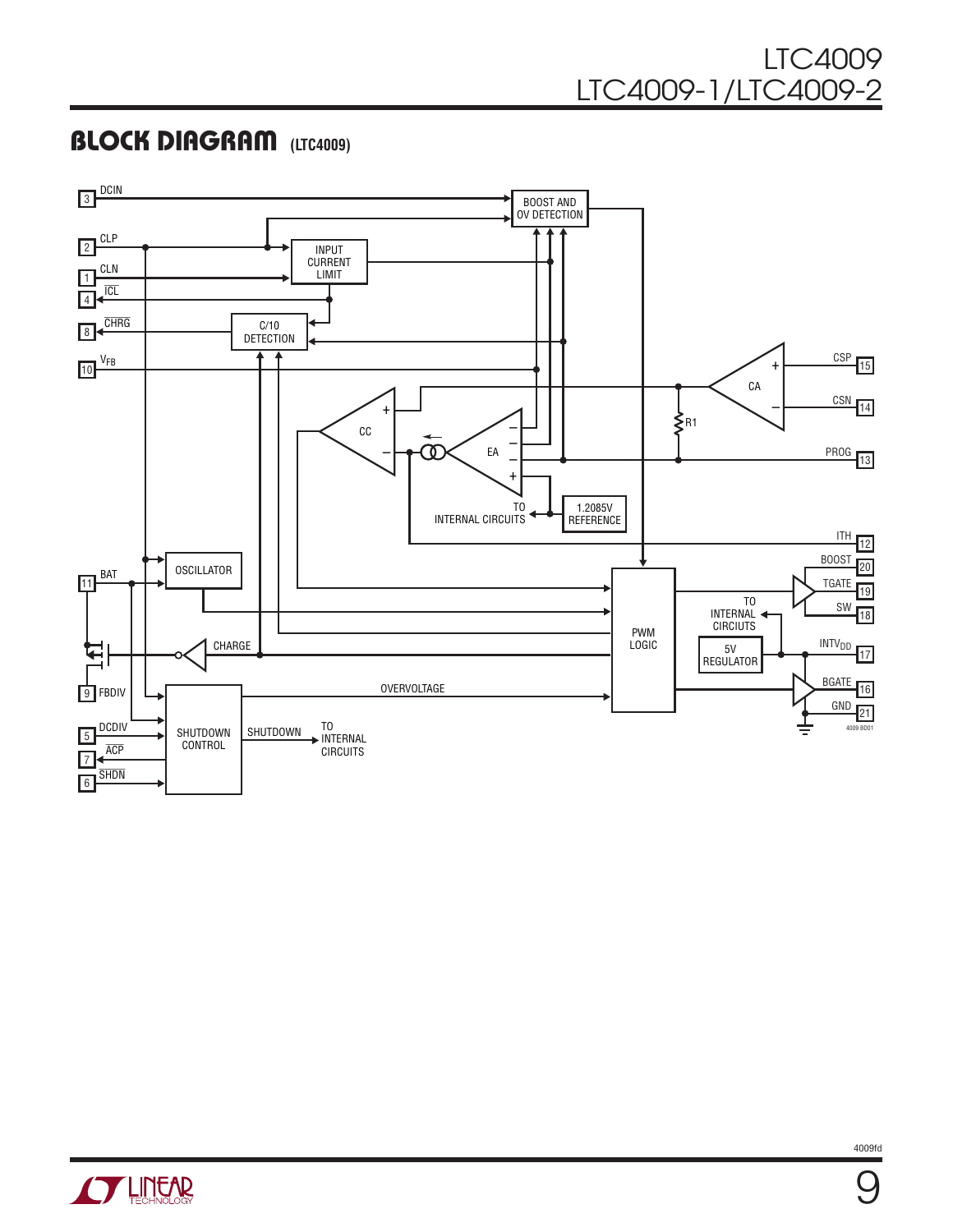### **BLOCK DIAGRAM** (LTC4009-1/LTC4009-2)



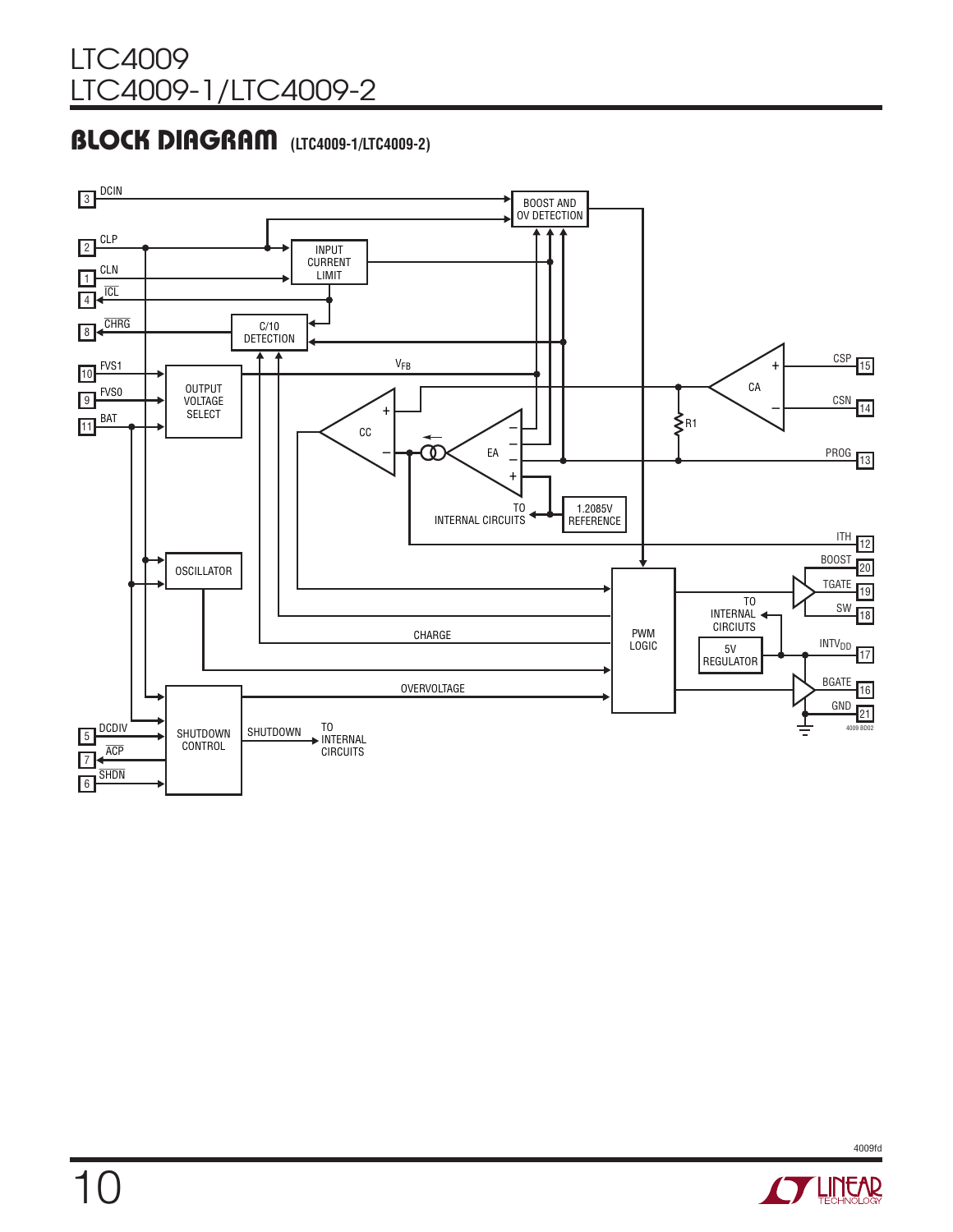# **OPERATION**

#### **Overview**

The LTC4009 is a synchronous step-down (buck) current mode PWM battery charger controller. The maximum charge current is programmed by the combination of a charge current sense resistor  $(R_{SENSF})$ , matched input resistors ( $R_{IN}$ , Figure 1), and a programming resistor  $(R_{\text{PROG}})$  between the PROG and GND pins. Battery voltage is programmed either with an external resistor divider between FBDIV and GND (LTC4009) or two digital battery voltage select pins (LTC4009-1/LTC4009-2). In addition, the PROG pin provides a linearized voltage output of the actual charge current.

The LTC4009 family does not have any built-in charge termination and is flexible enough for charging any type of battery chemistry. These are building block ICs intended for use with an external circuit, such as a microcontroller, capable of managing the entire algorithm required for the specific battery being charged. Each member of the LTC4009 family features a shutdown input and various state indicator outputs, allowing easy and direct management by a wide range of external (digital) charge controllers. Due to the popularity of rechargeable lithium-ion chemistries, the LTC4009-1 and LTC4009-2 also offer internal precision resistors that can be digitally selected to produce one of four preset output voltages for simplified design of those charger types.

#### **Shutdown**

The LTC4009 remains in shutdown until DCDIV exceeds 1.2V, and SHDN is driven above 1.4V. In shutdown, current drain from the battery is reduced to the lowest possible level, thereby increasing standby time. When in shutdown, the ITH pin is pulled to GND and the CHRG, ICL, FET gate drivers and INTV<sub>DD</sub> output are all disabled. The  $\overline{ACP}$  status output indicates sensed adapter input voltage during all LTC4009 states. Charging can be stopped at any time by forcing SHDN below 300mV.

#### **Soft-Start**

Exiting the shutdown state enables the charger and releases the ITH pin. When enabled, switching will not begin until CLP exceeds BAT by 100mV and ITH exceeds a threshold that assures initial current will be positive (about 5% to 25% of the maximum programmed current). To limit inrush current, soft-start delay is created with the compensation values used on the ITH pin. Longer soft-start times can be realized by increasing the filter capacitor on ITH, if reduced loop bandwidth is acceptable. The actual charge current at the end of soft-start will depend on which loop (current, voltage or adapter limit) is in control of the PWM. If this current is below that required by the ITH start-up threshold, the resulting charge current transient duration depends on loop compensation but is typically less than 100µs.

#### **Bulk Charge**

When soft-start is complete, the LTC4009 begins sourcing the current programmed by the external components connected to CSP, CSN and PROG. Some batteries may require a small conditioning trickle current if they are heavily discharged. As shown in the Applications Information section, the LTC4009 can address this need through a variety of low current circuit techniques on the PROG pin. Once a suitable cell voltage has been reached, charge current can be switched to a higher, bulk charge value.

### **End-of-Charge and CHRG Output**

As the battery approaches the programmed output voltage, charge current will begin to decrease. The opendrain CHRG output can indicate when the current drops to 10% of its programmed full-scale value by turning off the strong pull-down (open-drain FET) and turning on a weak 25µA pull-down current. This weak pull-down state is latched until the part enters shutdown or the sensed current rises to roughly C/6. C/10 indication will not be set if charge current has been reduced due to adapter input current limiting or DCIN/battery overvoltage. As the charge current approaches 0A, the PWM continues to operate in full continuous mode. This avoids generation of audible noise, allowing bulk ceramic capacitors to be used in the application.

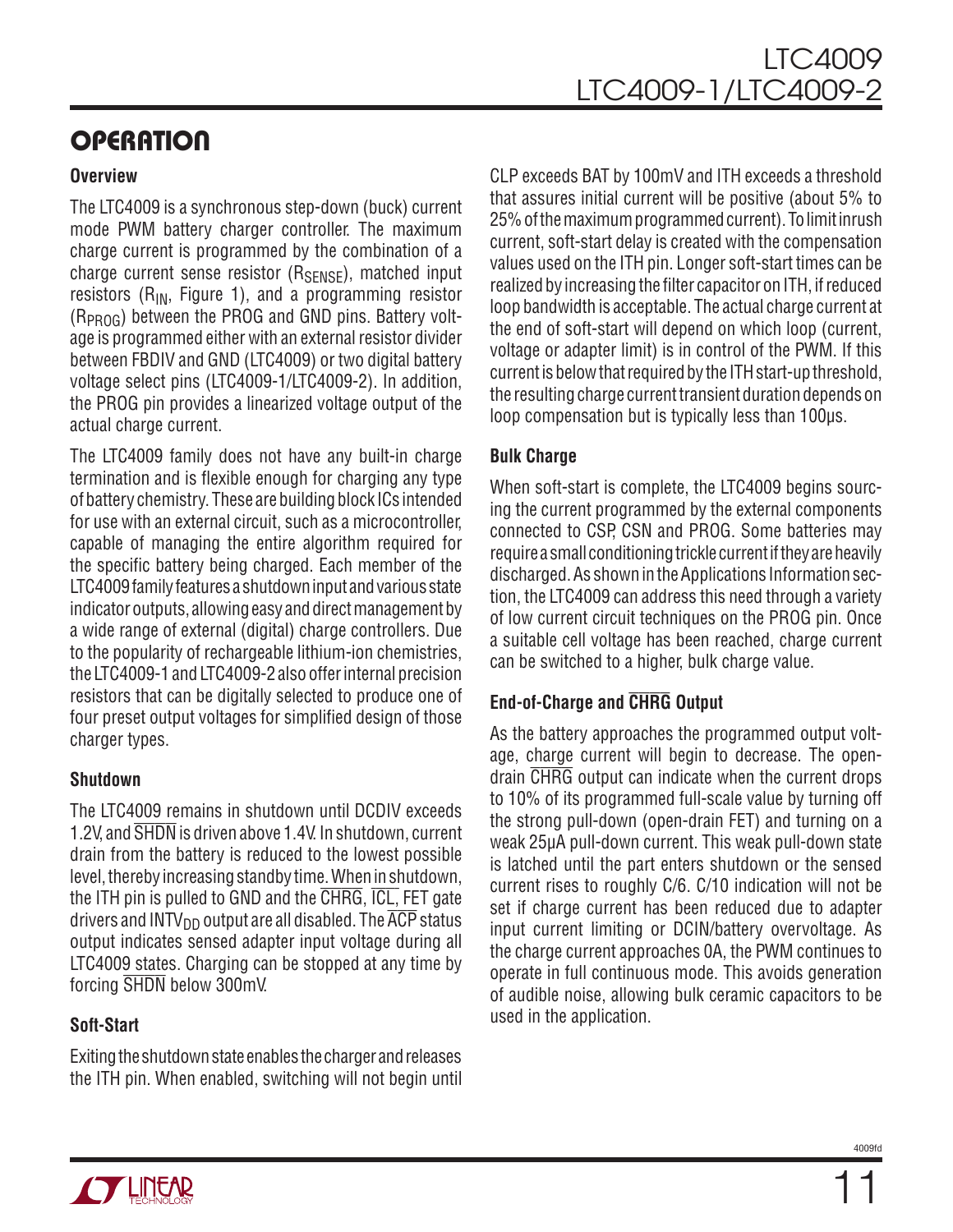# LTC4009 LTC4009-1/LTC4009-2

# **OPERATION**



**Figure 1. PWM Circuit Diagram**

### **Charge Current Monitoring**

When the LTC4009 is charging, the voltage on the PROG pin varies in direct proportion to the charge current. Referring to Figure 1, the nominal PROG voltage is given by

$$
V_{PROG} = \frac{I_{CHRG} \cdot R_{SENSE} \cdot R_{PROG}}{R_{IN}} + 11.67 \mu A \cdot R_{PROG}
$$

Voltage tolerance on PROG is limited by the charge current accuracy specified in the Electrical Characteristics table. Refer to the Applications Information section on programming charge current for additional details.

### **Adapter Input Current Limit**

The LTC4009 can monitor and limit current from the input DC supply, which is normally an AC adapter. When the programmed adapter input current is reached, charge current is reduced to maintain the desired maximum input current. The ITH and PROG pins will reflect the reduced charge current. This limit function avoids overloading the DC input source, allowing the product to operate at the same time the battery is charging without complex load

management algorithms. The battery will automatically be charged at the maximum possible rate that the adapter will support, given the application's operating condition. The LTC4009 can only limit input current by reducing charge current, and in this case the charger uses nonsynchronous PWM operation to prevent boosting if the average charge current falls below about 25% of the maximum programmed current. Note that the ICL indicator output becomes active (low) at an adapter input current level just slightly less than that required for the internal amplifier to begin to assert control over the PWM loop.

If system load current equals or exceeds the input adapter current limit for more than a few milliseconds, the bootstrap capacitor between BOOST and SW can fully discharge due to normal pin leakage currents. In this case, the PWM will not restart until the system current has dropped to about 85% of the programmed input adapter limit value.

#### **Charger Status Indicator Outputs**

The LTC4009 open-drain indicator outputs provide valuable information about the IC's operating state and can

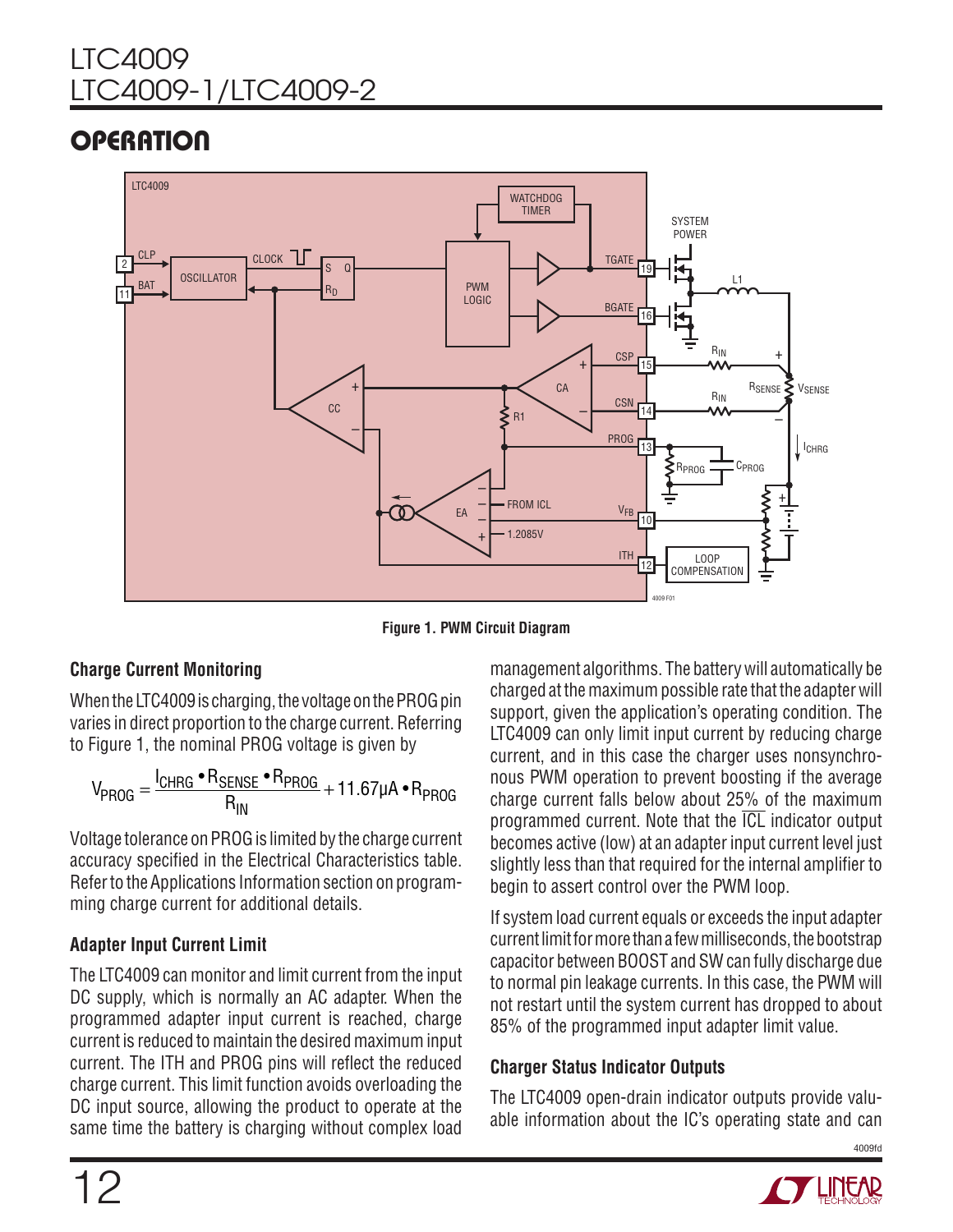# **OPERATION**

be used for a variety of purposes in applications. Table 1 summarizes the state of the three indicator outputs as a function of LTC4009 operation.

| <b>ACP</b> | <b>CHRG</b>       | <b>ICL</b> | <b>CHARGER STATE</b>                                    |
|------------|-------------------|------------|---------------------------------------------------------|
| 0ff        | 0ff               | 0ff        | No DC Input (Shutdown)                                  |
| On         | 0ff               | 0ff        | Shutdown, Reverse Current or<br><b>DCIN Overvoltage</b> |
| On         | On                | 0ff        | <b>Bulk Charge</b>                                      |
| On         | 25 <sub>µ</sub> A | 0ff        | Low Current Charge or Initial<br>$CI$ P-BAT $<$ 100mV   |
| 0n         | 0n                | 0n         | Input Current Limit During Bulk<br>Charge               |
| On         | 25 <sub>µ</sub> A | On         | Input Current Limit During Low<br><b>Current Charge</b> |
| On         | 0ff               | On         | Input Current Limit During DCIN<br>Overvoltage          |

#### **Table 1. LTC4009 Open-Drain Indicator Outputs**

#### **PWM Controller**

The LTC4009 uses a synchronous step-down architecture to produce high operating efficiency. The nominal operating frequency of 550kHz allows use of small filter components. The following conceptual discussion of basic PWM operation references Figure 1.

The voltage across the external charge current sense resistor R<sub>SENSE</sub> is measured by current amplifier, CA. This instantaneous current ( $V_{\text{SENSF}}/R_{\text{IN}}$ ) is fed to the PROG pin where it is averaged by an external capacitor and converted to a voltage by the programming resistor  $R_{PROG}$  between PROG and GND. The PROG voltage becomes the average charge current input signal to error amplifier, EA. EA also receives loop control information from the battery voltage feedback input  $V_{FB}$  and the adapter input current limit circuit. The ITH output of the error amplifier is a scaled control voltage for one input of the PWM comparator, CC. ITH sets a peak inductor current threshold, sensed by R1, to maintain the desired average current through RSENSE. The current comparator output does this by switching the state of the RS latch at the appropriate time.

At the beginning of each oscillator cycle, the PWM clock sets the RS latch and turns on the external topside NFET (bottom-side synchronous NFET off) to refresh the current carried by the external inductor L1. The inductor current and voltage across  $R_{\text{SENSE}}$  begin to rise linearly. CA buffers this instantaneous voltage rise and applies it to CC with gain supplied by R1. When the voltage across R1 exceeds the peak level set by the ITH output of EA, the top FET turns off and the bottom FET turns on. The inductor current then ramps down linearly until the next rising PWM clock edge. This closes the loop and sources the correct inductor current to maintain the desired parameter (charge current, battery voltage, or input current). To produce a near constant frequency, the PWM oscillator implements the equation:

$$
t_{OFF} = \frac{CLP - BAT}{CLP \cdot 550kHz}
$$

Repetitive, closed-loop waveforms for stable PWM operation appear in Figure 2.

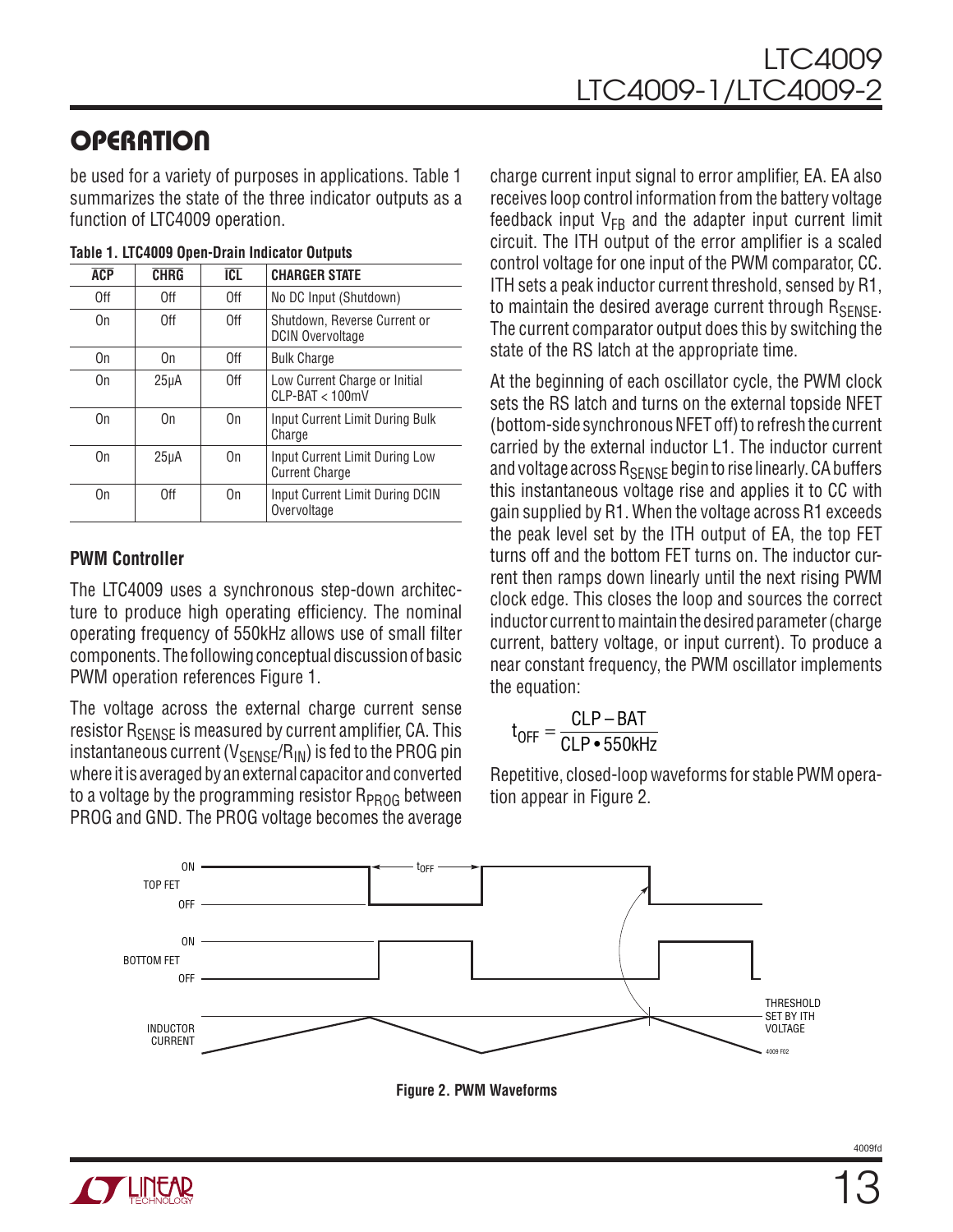### **OPERATION**

#### **PWM Watchdog Timer**

As input and output conditions vary, the LTC4009 may need to utilize PWM duty cycles approaching 100%. In this case, operating frequency may be reduced well below 550kHz. An internal watchdog timer observes the activity on the TGATE pin. If TGATE is on for more than 40µs, the watchdog activates and forces the bottom NFET on (top NFET off) for about 100ns. This avoids a potential source of audible noise when using ceramic input or output capacitors and prevents the boost supply capacitor for the top gate driver from discharging. In low drop out operation, the actual charge current may not be able to reach the programmed full-scale value due to the watchdog function.

#### **Overvoltage Protection**

The LTC4009 also contains overvoltage detection that prevents transient battery voltage overshoots of more than about 6% above the programmed output voltage. When battery overvoltage is detected, both external MOSFETs are turned off until the overvoltage condition clears, at which time a new soft start sequence begins. This is useful for properly charging battery packs that use an internal switch to disconnect themselves for performing functions such as calibration or pulse mode charging.

### **Reverse Charge Current Protection (Anti-Boost)**

Because the LTC4009 always attempts to operate synchronously in full continuous mode (to avoid audible noise from ceramic capacitors), reverse average charge current can

occur during some invalid operating conditions. To avoid boosting a lightly loaded system supply during reverse operation, the LTC4009 monitors the voltage on CLP to determine if it rises 25mV above DCIN during charge. However, under heavier system loads, CLP may not boost above DCIN, even though reverse average current is flowing. In this case a second circuit monitors indication of reverse average current on PROG.

If the designer intends to replace the input diode with a MOSFET for improved efficiency, using the ACP signal of the LTC4009 to control the MOSFET is not recommended. In this case, the LTC4012 is strongly suggested, because it includes ideal diode control of the MOSFET, instead of driving it as a simple switch. This solution is the most effective at detecting boost conditions and quickly shutting down the IC. If for some reason the LTC4012 solution is not acceptable, and a MOSFET with external control is used to replace the input diode, and there are conditions involving very low reverse current under no system load with an AC adapter that cannot sink current, it may still be possible to boost the DCIN input supply. To cover this case, the LTC4009 monitors the resistor divider attached to the DCDIV pin and sets an input overvoltage fault if that voltage exceeds 1.825V.

If any of these circuits detects boost operation, The LTC4009 turns off both external MOSFETs until the reverse current condition clears. Once DCIN-CLP > 25mV, a new soft-start sequence begins.

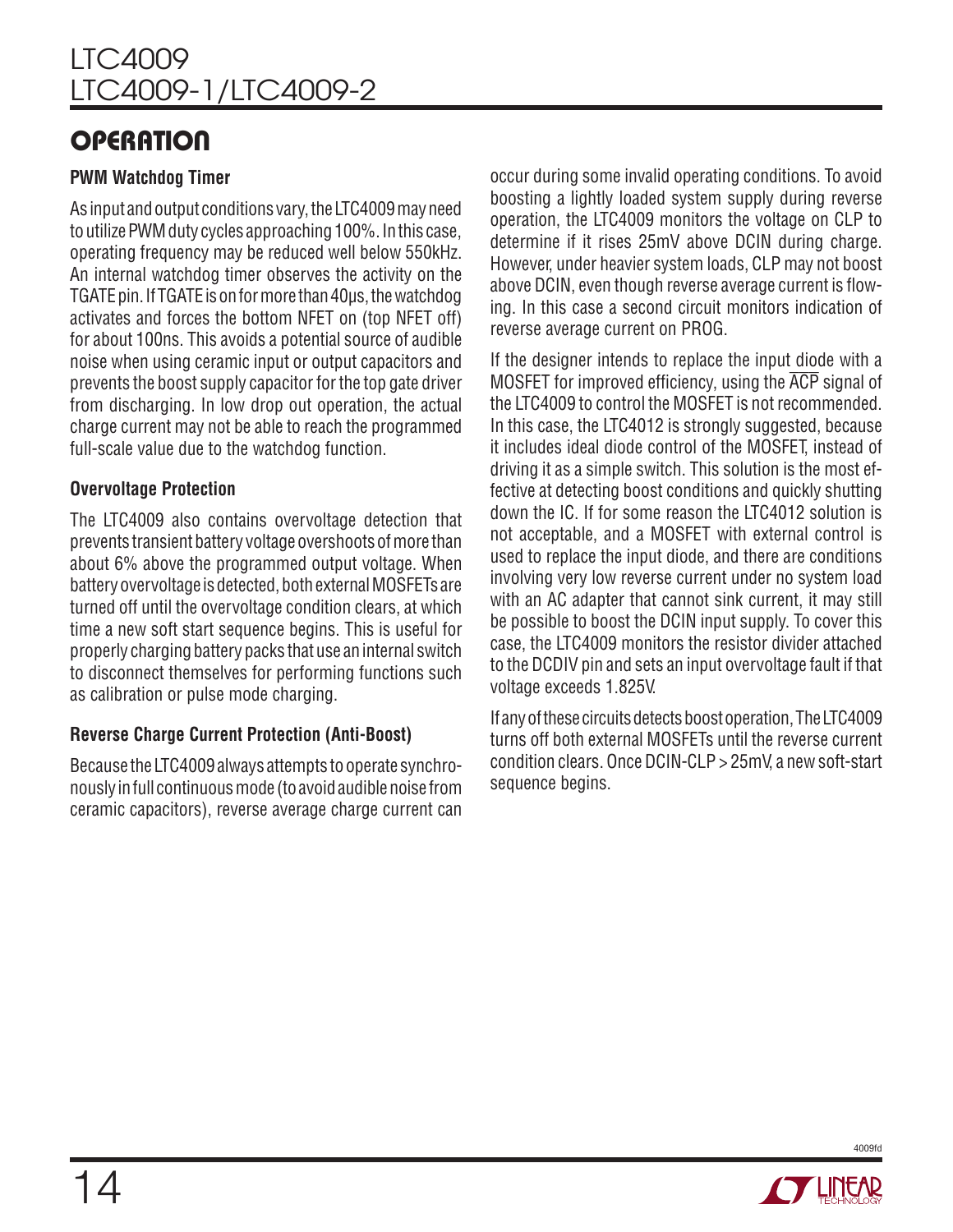#### **Programming Charge Current**

The formula for charge current is:

$$
I_{CHRG} = \frac{R_{IN}}{R_{SENSE}} \cdot \left(\frac{1.2085V}{R_{PROG}} - 11.67\mu A\right)
$$

The LTC4009 operates best with 3.01k input resistors, although other resistors near this value can be used to accommodate standard sense resistor values. Refer to the subsequent discussion on inductor selection for other considerations that come into play when selecting input resistors  $R_{IN}$ .

R<sub>SENSE</sub> should be chosen according to the following equation:

$$
\mathsf{R}_{\mathsf{SENSE}} = \frac{100\text{mV}}{I_{\mathsf{MAX}}}
$$

where  $I_{MAX}$  is the desired maximum charge current  $I_{CHRG}$ . The 100mV target can be adjusted to some degree to obtain standard  $R_{\text{SENSE}}$  values and/or a desired  $R_{\text{PROG}}$  value, but target voltages lower than 100mV will cause a proportional reduction in current regulation accuracy.

The required minimum resistance between PROG and GND can be determined by applying the suggested expression for  $R_{\text{SENSE}}$  while solving the first equation given above for charge current with  $I_{CHRG} = I_{MAX}$ :

$$
R_{PROG(MIN)} = \frac{1.2085 V \cdot R_{IN}}{0.1 V + 11.67 \mu A \cdot R_{IN}}
$$

If  $R_{IN}$  is chosen to be 3.01k with a sense voltage of 100mV, this equation indicates a minimum value for  $R_{PROG}$  of 26.9k. Table 6 gives some examples of recommended charge current programming component values based on these equations.

The resistance between PROG and GND can simply be set with a single a resistor, if only maximum charge current needs to be controlled during the desired charging algorithm. However, some batteries require a low charge current for initial conditioning when they are heavily discharged. The charge current can then be safely switched to a higher level after conditioning is complete. Figure 3 illustrates one method of doing this with 2-level control of the PROG pin resistance. Turning Q1 off reduces the charge current to  $I_{MAX}/10$  for battery conditioning. When Q1 is on, the LTC4009 is programmed to allow full  $I_{MAX}$ current for bulk charge. This technique can be expanded through the use of additional digital control inputs for an arbitrary number of pre-programmed current values.



**Figure 3. Programming 2-Level Charge Current**

For a truly continuous range of maximum charge current control, pulse width modulation can be used as shown in Figure 4. The value of  $R_{PROG}$  controls the maximum value of charge current which can be programmed (Q1 continuously on). PWM of the Q1 gate voltage changes the value of R<sub>PROG</sub> to produce lower currents. The frequency of this modulation should be higher than a few kHz, and  $C_{PROG}$ must be increased to reduce the ripple caused by switching Q1. In addition, it may be necessary to increase loop

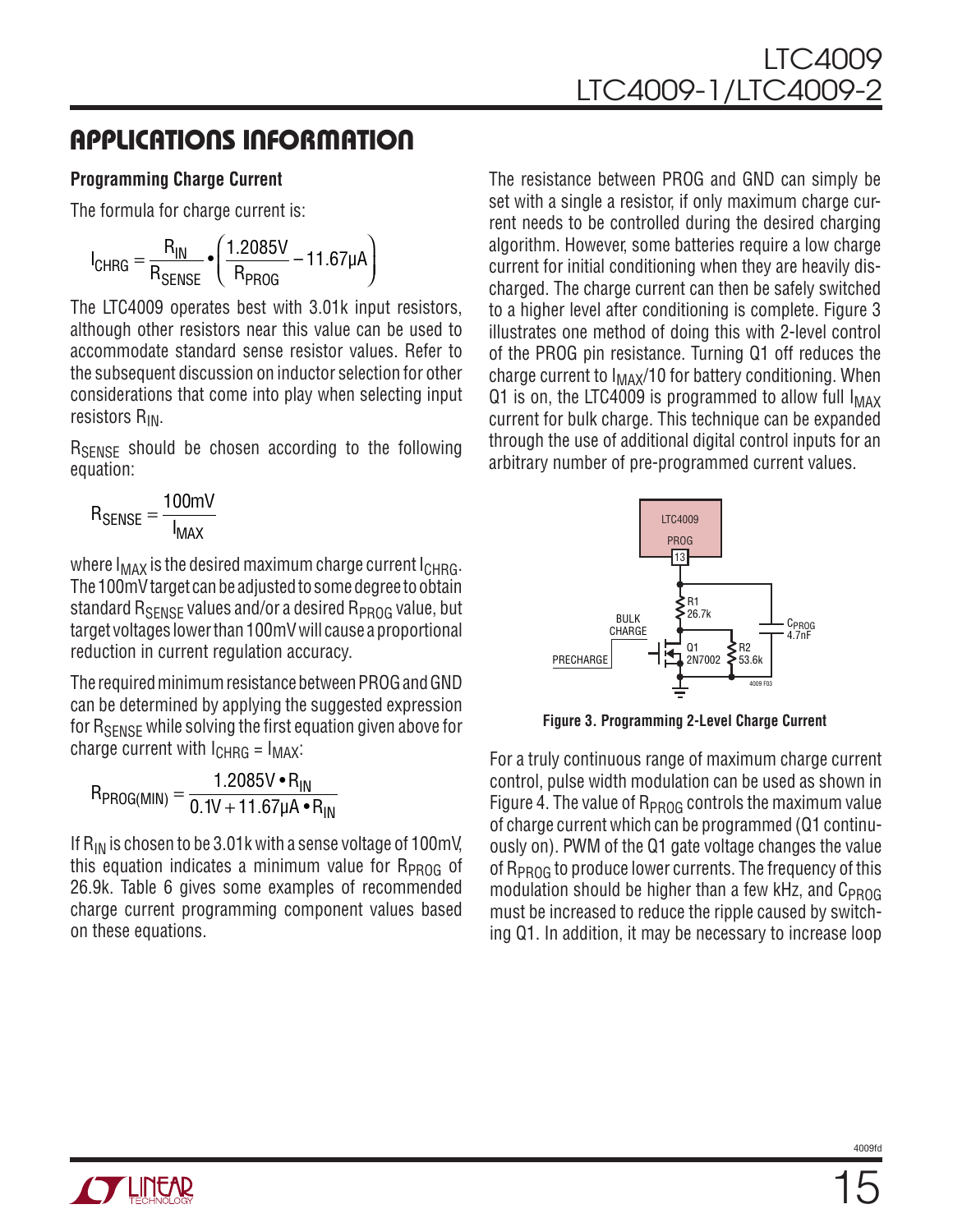## LTC4009 LTC4009-1/LTC4009-2

# Applications Information



**Figure 4. Programming PWM Current** 

compensation capacitance connected to ITH to maintain stability or prevent large current overshoot during startup. Selecting a higher Q1 PWM frequency (≈10kHz) will reduce the need to change  $C_{PROG}$  or other compensation values.Charge current will be proportional to the duty cycle of the PWM input on the gate of Q1.

#### **Programming LTC4009 Output Voltage**

Figure 5 shows the external circuit for programming the charger voltage when using the LTC4009. The voltage is then governed by the following equation:

$$
V_{BAT} = \frac{1.2085V \cdot (R1 + R2)}{R2}, R2 = R2A + R2B
$$

See Table 2 for approximate resistor values for R2.

$$
R1 = R2 \left( \frac{V_{BAT}}{1.2085V} - 1 \right), R2 = R2A + R2B
$$

Selecting R2 to be less than 50k and the sum of R1 and R2 at least 200k or above, achieves the lowest possible error at the  $V_{FB}$  sense input. Note that sources of error such as R1 and R2 tolerance, FBDIV  $R_{ON}$  or  $V_{FB}$  input impedance are not included in the specifications given in the Electrical Characteristics. This leads to the possibility that very accurate (0.1%) external resistors might be



**Figure 5. Programming LTC4009 Output Voltage**

required. Actually, the temperature rise of the LTC4009 will rarely exceed 50°C at the end of charge, because charge current will have tapered to a low level. This means that 0.25% resistors will normally provide the required level of overall accuracy. Table 2 gives recommended values for R1 and R2 for popular lithium-ion battery voltages. For values of R1 above 200k, addition of capacitor  $C<sub>Z</sub>$  may improve transient response and loop stability. A value of 10pF is normally adequate.

| V <sub>BAT</sub> VOLTAGE | R1 (0.25%) | R2A (0.25%) | R2B (1%)* |
|--------------------------|------------|-------------|-----------|
| 4.1V                     | 165k       | 69.0k       |           |
| 4.2V                     | 167k       | 67.3k       | 200       |
| 8.2V                     | 162k       | 28.0k       |           |
| 8.4V                     | 169k       | 28.4k       |           |
| 12.3V                    | 301k       | 32.8k       |           |
| 12.6V                    | 294k       | 31.2k       |           |
| 16.4V                    | 284k       | 22.6k       |           |
| 16.8V                    | 271k       | 21.0k       |           |
| 20.5V                    | 316k       | 19.8k       |           |
| 21.0V                    | 298k       | 18.2k       |           |
| 24.6V                    | 298k       | 15.4k       |           |
| 25.2V                    | 397k       | 20.0k       |           |

**Table 2. Programming LTC4009 Output Voltage** 

\*To obtain required accuracy requires series resistors for R2.

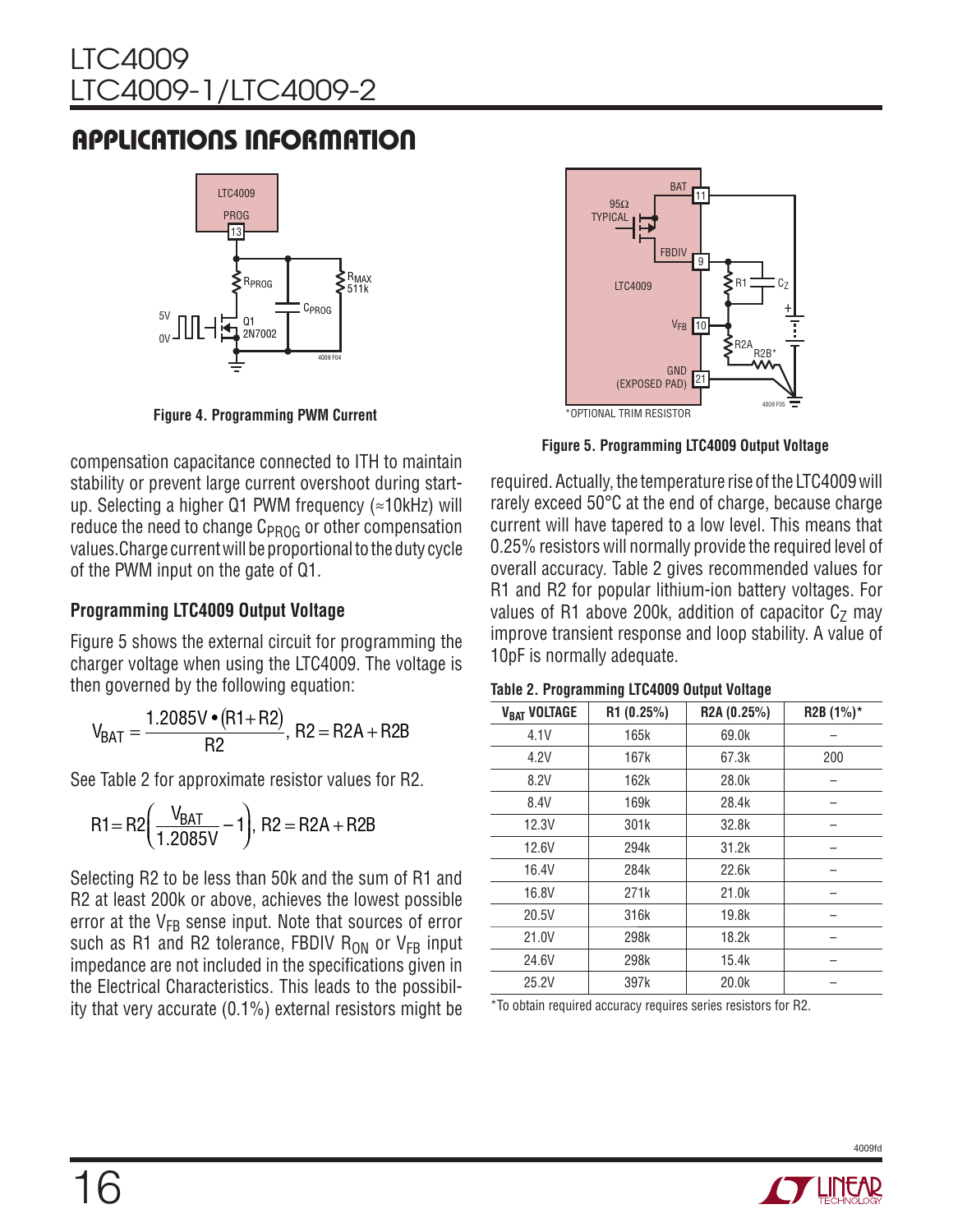#### **Programming LTC4009-1/LTC4009-2 Output Voltage**

The LTC4009-1/LTC4009-2 feature precision internal battery voltage feedback resistor taps configured for common lithium-ion voltages. All that is required to program the desired voltage is proper pin programming of FVS0 and FVS1 as shown in Table 3.

| Table 3. LTC4009-1/LTC4009-2 Output Voltage Programming |  |  |
|---------------------------------------------------------|--|--|
|---------------------------------------------------------|--|--|

|           | V <sub>BAT</sub> VOLTAGE |                          |                          |
|-----------|--------------------------|--------------------------|--------------------------|
| LTC4009-1 | LTC4009-2                | <b>FVS1</b>              | <b>FVSO</b>              |
| 4.1V      | 4.2V                     | GND                      | GND                      |
| 8.2V      | 8.4V                     | GND                      | INTV <sub>DD</sub>       |
| 12.3V     | 12.6V                    | INTV <sub>DD</sub>       | GND                      |
| 16.4V     | 16.8V                    | <b>INTV<sub>DD</sub></b> | <b>INTV<sub>DD</sub></b> |

#### **Programming Input Current Limit**

To set the input current limit,  $I_{LIM}$ , the minimum wall adapter current rating must be known. To account for the tolerance of the LTC4009 input current sense circuit, 5% should be subtracted from the adapter's minimum rated output. Refer to Figure 6 and program the input current limit function with the following equation.

$$
R_{CL} = \frac{100 \text{mV}}{I_{LIM}}
$$

where  $I_{LIM}$  is the desired maximum current draw from the DC (adapter) input, including adjustments for tolerance, if any.

Often an AC adapter will include a rated current output margin of at least +10%. This can allow the adapter current limit value to simply be programmed to the actual minimum rated adapter output current. Table 4 shows some common  $R_{Cl}$  current limit programming values.

A lowpass filter formed by  $R_F$  (5.1k) and  $C_F$  (0.1µF) is required to eliminate switching noise from the LTC4009 PWM and other system components. If input current limiting is not desired, CLN should be shorted to CLP while CLP remains connected to power.



**Figure 6. Programming Input Current Limit** 

| Table 4. Common R <sub>CL</sub> Values |  |  |
|----------------------------------------|--|--|
|----------------------------------------|--|--|

|                          | --                         |                                                   |                                              |
|--------------------------|----------------------------|---------------------------------------------------|----------------------------------------------|
| <b>ADAPTER</b><br>RATING | R <sub>CL</sub> VALUE (1%) | <b>R<sub>CL</sub> POWER</b><br><b>DISSIPATION</b> | <b>R<sub>CL</sub> POWER</b><br><b>RATING</b> |
| 0.50A                    | $0.200\Omega$              | 0.050W                                            | 0.25W                                        |
| 0.75A                    | $0.133\Omega$              | 0.075W                                            | 0.25W                                        |
| 1.00A                    | $0.100\Omega$              | 0.100W                                            | 0.25W                                        |
| 1.25A                    | $0.080\Omega$              | 0.125W                                            | 0.25W                                        |
| 1.50A                    | $0.067\Omega$              | 0.150W                                            | 0.25W                                        |
| 1.75A                    | $0.057\Omega$              | 0.175W                                            | 0.25W                                        |
| 2.00A                    | $0.050\Omega$              | 0.200W                                            | 0.25W                                        |
|                          |                            |                                                   |                                              |

Figure 7 shows an optional circuit that can influence the parameters of the input current limit in two ways. The first option is to lower the power dissipation of  $R_{Cl}$  at the expense of accuracy without changing the input current



**Figure 7. Adjusting Input Current Limit**

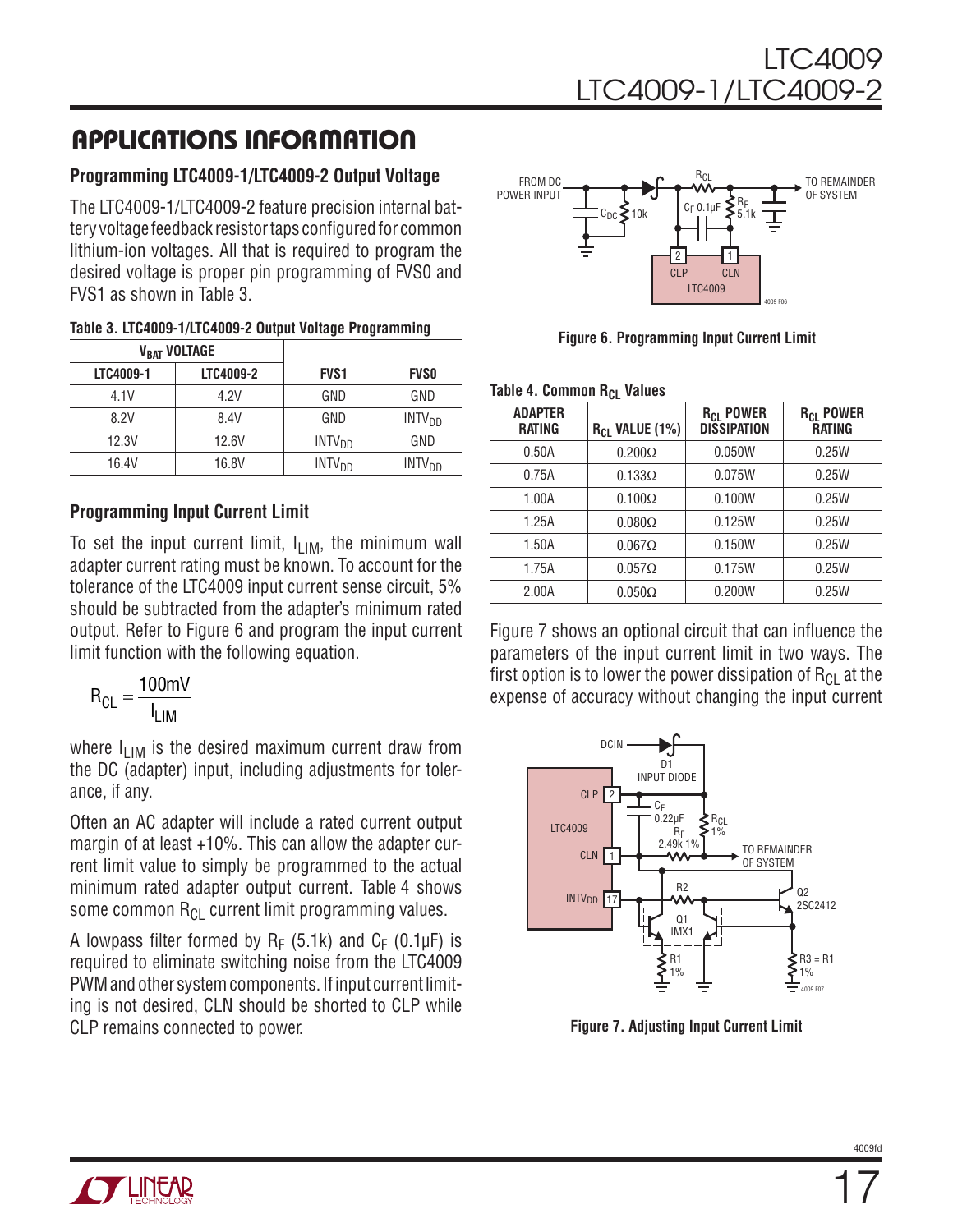limit value. The second is to make the input current limit value programmable.

The overall accuracy of this circuit needs to be better than the power source current tolerance or be margined such that the worse-case error remains under the power source limits. The accuracy of the Figure 7 circuit is a function of the INTV<sub>DD</sub>, V<sub>BE</sub>, R<sub>CL</sub>, R<sub>E</sub>, R1 and R3 tolerances. To improve accuracy, the tolerance of  $R_F$  should be changed from 5.1k, 5% to a 2.49k 1% resistor.  $R_{Cl}$  and the programming resistors R1 and R3 should also be 1% tolerance such that the dominant error is  $INTV<sub>DD</sub>$  ( $\pm 3\%$ ). Bias resistor R2 can be 5%. When choosing NPN transistors, both need to have good gain (>100) at 10µA levels. Low gain NPNs will increase programming errors. Q1 must be a matched NPN pair. Since  $R_F$  has been reduced in value by half, the capacitor value of  $C_F$  should double to 0.22 $\mu$ F to remain effective at filtering out any noise.

If you wish to reduce  $R_{Cl}$  power dissipation for a given current limit, the programming equation becomes:

$$
R_{CL} = \frac{100 \text{mV} - \left(\frac{5 \cdot 2.49 \text{k}}{\text{R1}}\right)}{I_{LIM}}
$$

If you wish to make the input current limit programmable, the equation becomes:

$$
I_{LIM} = \frac{100 \text{mV} - \left(\frac{5 \cdot 2.49 \text{k}}{\text{R1}}\right)}{R_{CL}}
$$

The equation governing R2 for both applications is based on the value of R1. R3 should always be equal to R1.

$$
R2 = 0.875 \cdot R1
$$

In many notebook applications, there are situations where two different  $I_{LIM}$  values are needed to allow two different power adapters or power sources to be used. In such cases, start by setting  $R_{LIM}$  for the high power  $I_{\text{I} \text{I} \text{M}}$  configuration and then use Figure 7 to set the lower I<sub>LIM</sub> value. To toggle between the two I<sub>LIM</sub> values, take

the three ground connections shown in Figure 7, combine them into one common connection and use a small-signal NFET (2N7002) to open or close that common connection to circuit ground. When the NFET is off, the circuit is defeated (floating) allowing  $I_{LIM}$  to be the maximum value. When the NFET is on, the circuit will become active and  $I_{\text{LIM}}$  will drop to the lower set value.

#### **Monitoring Charge Current**

The PROG pin voltage can be used to indicate charge current where 1.2085V indicates full programmed current (1C) and zero charge current is approximately equal to  $R_{PROG}$ . 11.67µA. PROG voltage varies in direct proportion to the charge current between this zero-current (offset) value and 1.2085V. When monitoring the PROG pin voltage, using a buffer amplifier as shown in Figure 8 will minimize charge current errors. The buffer amplifier may be powered from the INTV<sub>DD</sub> pin or any supply that is always on when the charger is on.



**Figure 8. PROG Voltage Buffer**

### **C/10 CHRG Indicator**

The value chosen for  $R_{PROG}$  has a strong influence on charge current monitoring and the accuracy of the C/10 charge indicator output  $(\overline{\text{CHRG}})$ . The LTC4009 uses the voltage on the PROG pin to determine when charge current has dropped to the C/10 threshold. The nominal threshold of 400mV produces an accurate low charge current indication of C/10 as long as  $R_{PROG} = 26.7k$ , independent of all other current programming considerations. However, it may sometimes be necessary to deviate from this value to satisfy other application design goals.

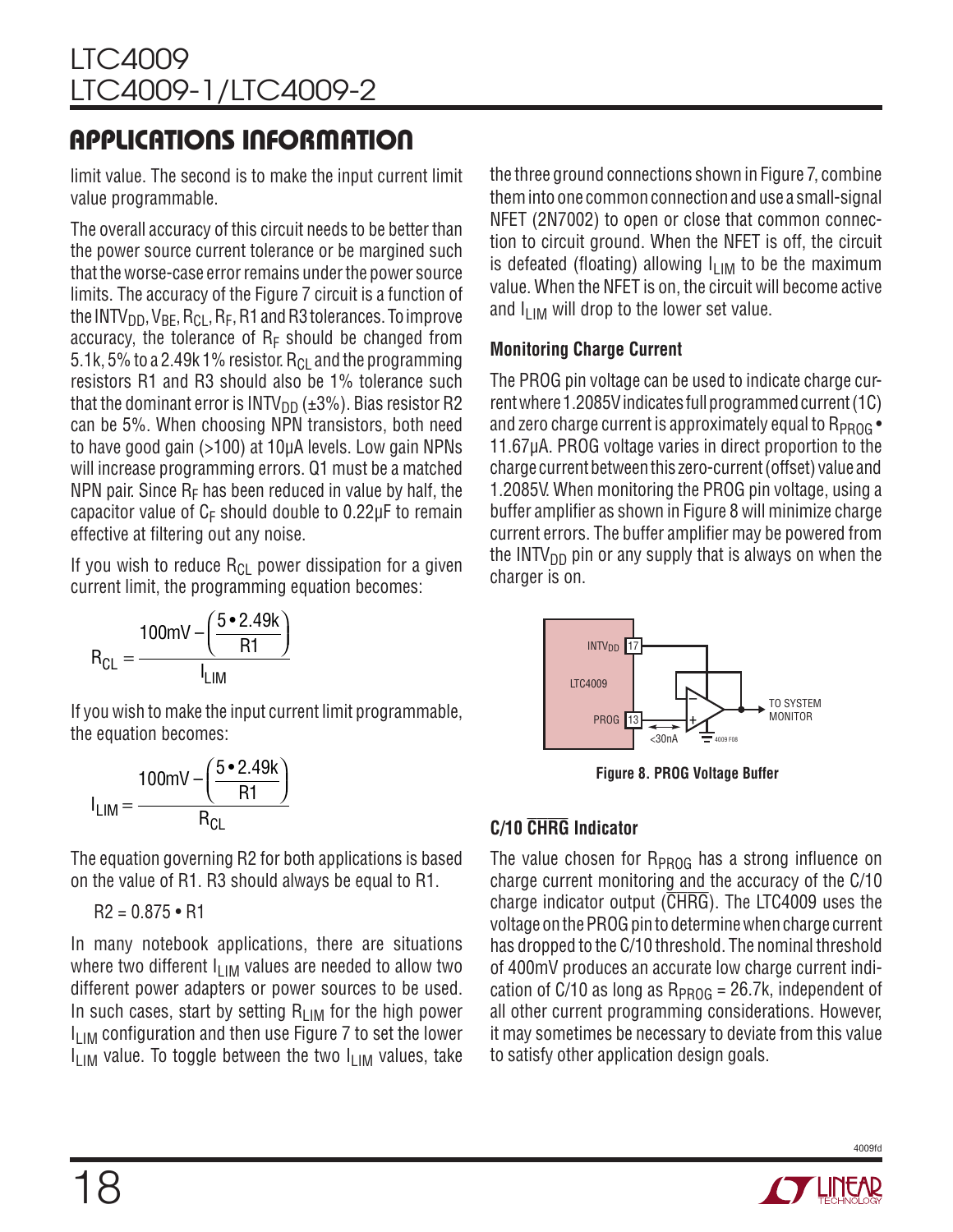If  $R_{PROG}$  is greater than 26.7k, the actual level at which low charge current is detected will be less than C/10. The highest value of  $R_{PROG}$  that can be used while reliably indicating low charge current before reaching final  $V_{\text{BAT}}$ is 30.1k. R<sub>PROG</sub> can safely be set to values higher than this, but low current indication will be lost.

If  $R_{PROG}$  is less than 26.7k, low charge current detection occurs at a level higher than C/10. More importantly, the LTC4009 becomes increasingly sensitive to reverse current. The lowest value of  $R_{PROG}$  that can be used without the risk of erroneous boost operation detection at end of charge is 26.1k. Values of  $R_{PROG}$  less than this should not be used. See the Operation section for more information about reverse current.

The nominal fractional value of  $I_{MAX}$  at which C/10 indication occurs is given by:

I I mV – (R<sub>PR∩G</sub> ∙ 11.67µA V – (R C MAX PROG PROG  $\frac{10}{\text{AX}} = \frac{400 \text{mV} - (\text{R}_{\text{PROG}} \bullet 11.67 \mu \text{A})}{1.2085 \text{V} - (\text{R}_{\text{PROG}} \bullet 11.67 \mu \text{A})}$ 

Direct digital monitoring of C/10 indication is possible with an external application circuit like the one shown in Figure 9. The LTC4009 initially indicates C/10 until the PWM has started and the actual charge current can be determined (PROG pin voltage). The 0.1µF capacitor from CHRG to GND is used to filter this initial pulse, which is typically less than 2ms when starting toward a final charge current that is actually greater than C/10. If external circuitry is insensitive to, or can ignore, this momentary C/10 indication at start-up, the capacitor can be omitted.

By using two different value pull-up resistors, a microprocessor can detect three states from this pin (charging, C/10 and not charging). See Figure 10. When a digital output port (OUT) from the microprocessor drives one of the resistors and a second digital input port polls the network, the charge state can be determined as shown in Table 5.



**Figure 10. Microprocessor Status Interface**

#### **Table 5. Digital Read Back State (IN, Figure 10)**

| <b>LTC4009</b>       |      | <b>OUT STATE</b> |
|----------------------|------|------------------|
| <b>CHARGER STATE</b> | Hi-Z |                  |
| 0ff                  |      |                  |
| C/10 Charge          |      |                  |
| <b>Bulk Charge</b>   |      |                  |



**Figure 9. Digital C/10 Indicator**

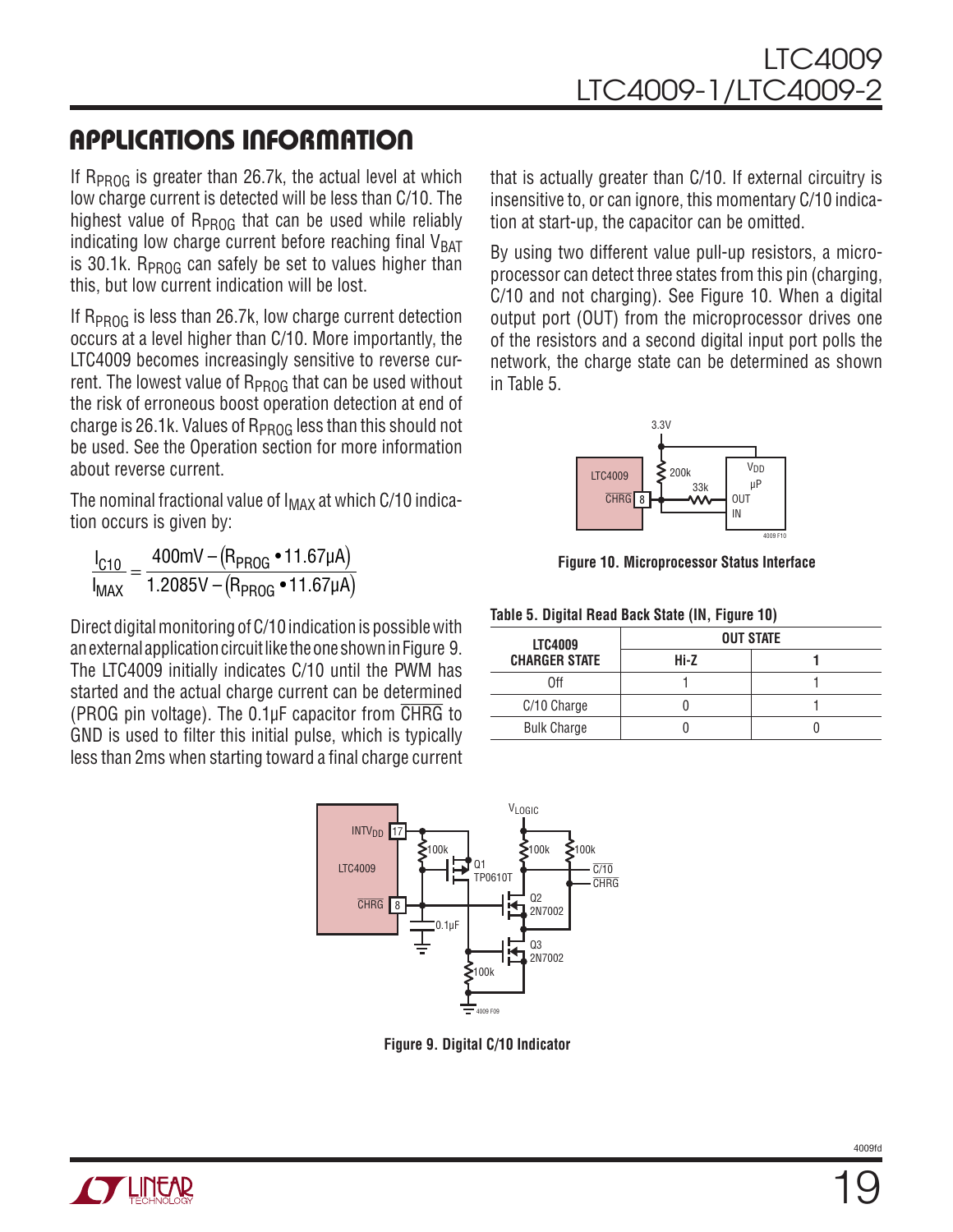#### **Input and Output Capacitors**

In addition to typical input supply bypassing (0.1µF) on DCIN, the relatively high ESR of aluminum electrolytic capacitors is helpful for reducing ringing when hot plugging the charger to the AC adapter. Refer to LTC Application Note 88 for more information.

The input capacitor between system power (drain of top FET, Figure 1) and GND is required to absorb all input PWM ripple current, therefore it must have adequate ripple current rating. Maximum RMS ripple current is typically one-half of the average battery charge current. Actual capacitance value is not critical, but using the highest possible voltage rating on PWM input capacitors will minimize problems. Consult with the manufacturer before use.

The output capacitor shown across the battery and ground must also absorb PWM output ripple current. The general formula for this capacitor current is:

$$
I_{RMS} = \frac{0.29 \cdot V_{BAT} \cdot \left(1 - \frac{V_{BAT}}{V_{CLP}}\right)}{L1 \cdot f_{PWM}}
$$

For example,  $I<sub>RMS</sub> = 0.22A$  with:

$$
V_{BAT} = 12.6V
$$

$$
V_{CLP} = 19V
$$

$$
L1 = 10\mu H
$$

$$
f_{PWM} = 550kHz
$$

High capacity ceramic capacitors (20µF or more) available from a variety of manufacturers can be used for input/output capacitors. Other alternatives include OS-CON and POSCAP capacitors from Sanyo.

Low ESR solid tantalum capacitors have high ripple current rating in a relatively small surface mount package, but exercise caution when using tantalum for input or output bulk capacitors. High input surge current can be created when the adapter is hot-plugged to the charger or when a battery is connected to the charger. Solid tantalum capacitors have a known failure mechanism when subjected to very high surge currents. Select tantalum capacitors that have high surge current ratings or have been surge tested.

EMI considerations usually make it desirable to minimize ripple current in battery leads. Adding Ferrite beads or inductors can increase battery impedance at the nominal 550KHz switching frequency. Switching ripple current splits between the battery and the output capacitor in inverse relation to capacitor ESR and the battery impedance. If the ESR of the output capacitor is  $0.2\Omega$  and the battery impedance is raised to  $4\Omega$  with a ferrite bead, only 5% of the current ripple will flow to the battery.

#### **Inductor Selection**

Higher switching frequency generally results in lower efficiency because of MOSFET gate charge losses, but it allows smaller inductor and capacitor values to be used. A primary effect of the inductor value L1 is the amplitude of ripple current created. The inductor ripple current  $\Delta I_L$ decreases with higher inductance and PWM operating frequency:

$$
\Delta I_L = \frac{V_{BAT} \cdot \left(1 - \frac{V_{BAT}}{V_{CLP}}\right)}{L1 \cdot f_{PWM}}
$$

Accepting larger values of  $\Delta I_1$  allows the use of low inductance, but results in higher output voltage ripple and greater core losses. Lower charge currents generally call for larger inductor values.

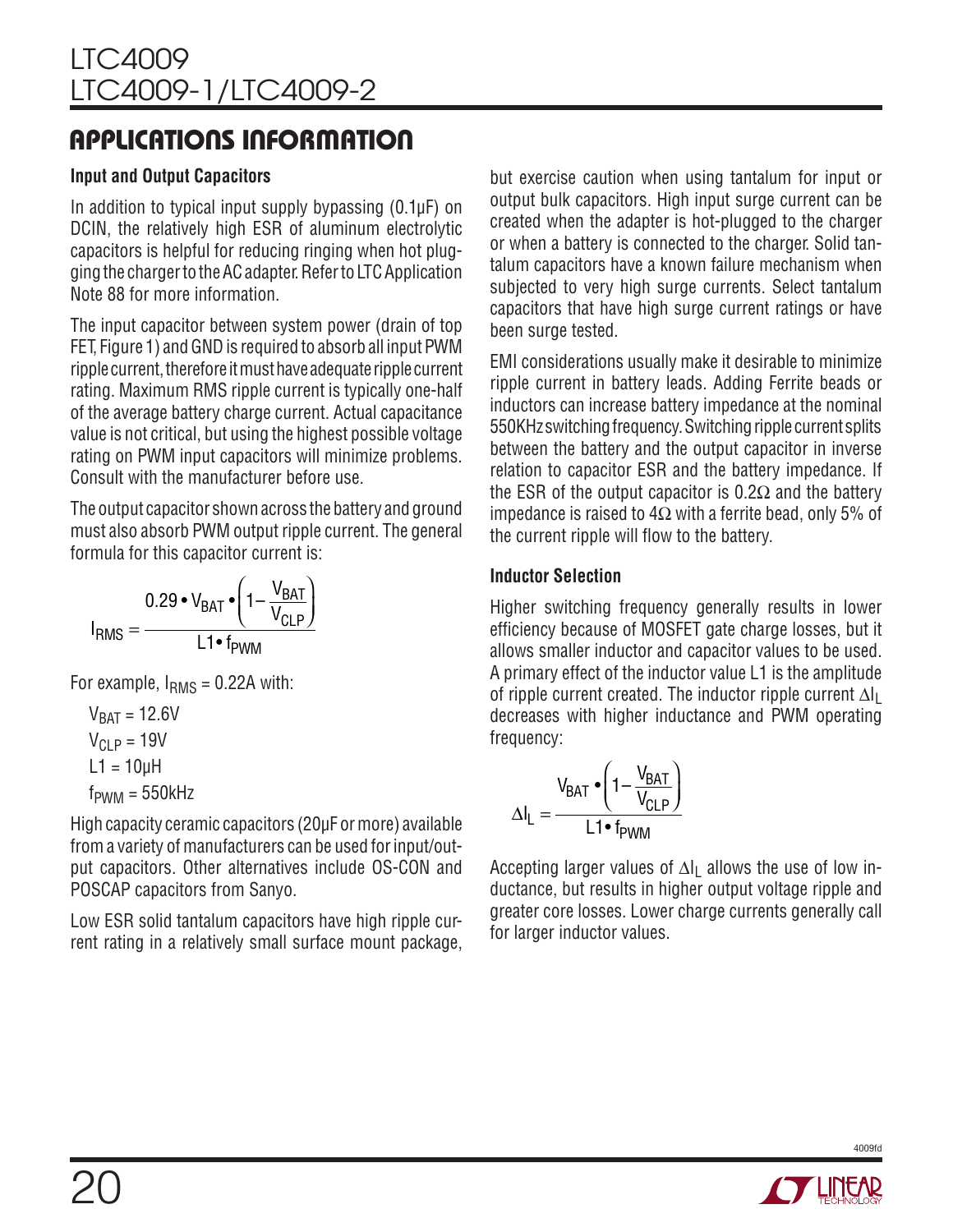The LTC4009 limits maximum instantaneous peak inductor current during every PWM cycle. To avoid unstable switch waveforms, the ripple current must satisfy:

$$
\Delta I_L < 2 \cdot \left(\frac{150 mV}{R_{SENSE}} - I_{MAX}\right)
$$

so choose:

$$
L1 > \frac{0.125 \cdot V_{CLP}}{f_{PWM} \cdot \left(\frac{150 \text{mV}}{R_{SENSE}} - I_{MAX}\right)}
$$

For C-grade parts, a reasonable starting point for setting ripple current is  $\Delta I_L = 0.4 \cdot I_{MAX}$ . For I-grade parts, use  $\Delta I_L$  $= 0.2 \cdot I_{MAX}$  only if the IC will actually be used to charge batteries over the wider I-grade temperature range. The voltage compliance of internal LTC4009 circuits also imposes limits on ripple current. Select RIN (in Figure 1) to avoid average current errors in high ripple designs. The following equation can be used for guidance:

$$
\frac{R_{\text{SENSE}} \cdot \Delta I_L}{50 \mu A} \leq R_{IN} \leq \frac{R_{\text{SENSE}} \cdot \Delta I_L}{20 \mu A}
$$

 $R_{IN}$  should not be less than 2.37k or more than 6.04k. Values of R<sub>IN</sub> greater than 3.01k may cause some reduction in programmed current accuracy. Use these equations and guidelines, as represented in Table 6, to help select the correct inductor value. This table was developed for C-grade parts to maintain maximum  $\Delta I_1$  near 0.6 •  $I_{MAX}$  with f<sub>PWM</sub> at 550kHz and  $V_{BAT} = 0.5 \cdot V_{CLP}$  (the point of maximum  $\Delta I_L$ ),

assuming that inductor value could also vary by 25% at  $I_{MAX}$ . For I-grade parts, reduce maximum  $\Delta I_1$  to less than  $0.4 \cdot I_{MAX}$ , but **only** if the IC will actually be used to charge batteries over the wider I-grade temperature range. In that case, a good starting point can be found by multiplying the inductor values shown in Table 6 by a factor of 1.6 and rounding up to the nearest standard value.

| Table 6. Minimum Typical Inductor Values |  |  |  |  |  |  |
|------------------------------------------|--|--|--|--|--|--|
|------------------------------------------|--|--|--|--|--|--|

| V <sub>CLP</sub> | L1(Typ)       | <b>I</b> <sub>MAX</sub> | R <sub>SENSE</sub>   | $R_{IN}$ | R <sub>PROG</sub> |
|------------------|---------------|-------------------------|----------------------|----------|-------------------|
| <10V             | $\geq 10$ µH  | 1A                      | $100 \text{m}\Omega$ | 3.01k    | 26.7k             |
| 10V to 20V       | $\geq$ 20µH   | 1А                      | $100 \text{m}\Omega$ | 3.01k    | 26.7k             |
| >20V             | $\geq$ 28µH   | 1A                      | $100 \text{m}\Omega$ | 3.01k    | 26.7k             |
| <10V             | $\geq 5.1$ µH | 2A                      | $50 \text{m}\Omega$  | 3.01k    | 26.7k             |
| 10V to 20V       | $\geq 10$ µH  | 2A                      | $50 \text{m}\Omega$  | 3.01k    | 26.7k             |
| >20V             | $\geq 14$ µH  | 2A                      | $50 \text{m}\Omega$  | 3.01k    | 26.7k             |

To guarantee that a chosen inductor is optimized in any given application, use the design equations provided and perform bench evaluation in the target application, particularly at duty cycles below 20% or above 80% where PWM frequency can be much less than the nominal value of 550kHz.

#### **TGATE BOOST Supply**

Use the external components shown in Figure 11 to develop a bootstrapped BOOST supply for the TGATE FET driver. A good set of equations governing selection of the two capacitors is:

$$
C1 = \frac{20 \cdot Q_G}{4.5V}, \ C2 = 20 \cdot C1
$$



**Figure 11. TGATE Boost Supply**

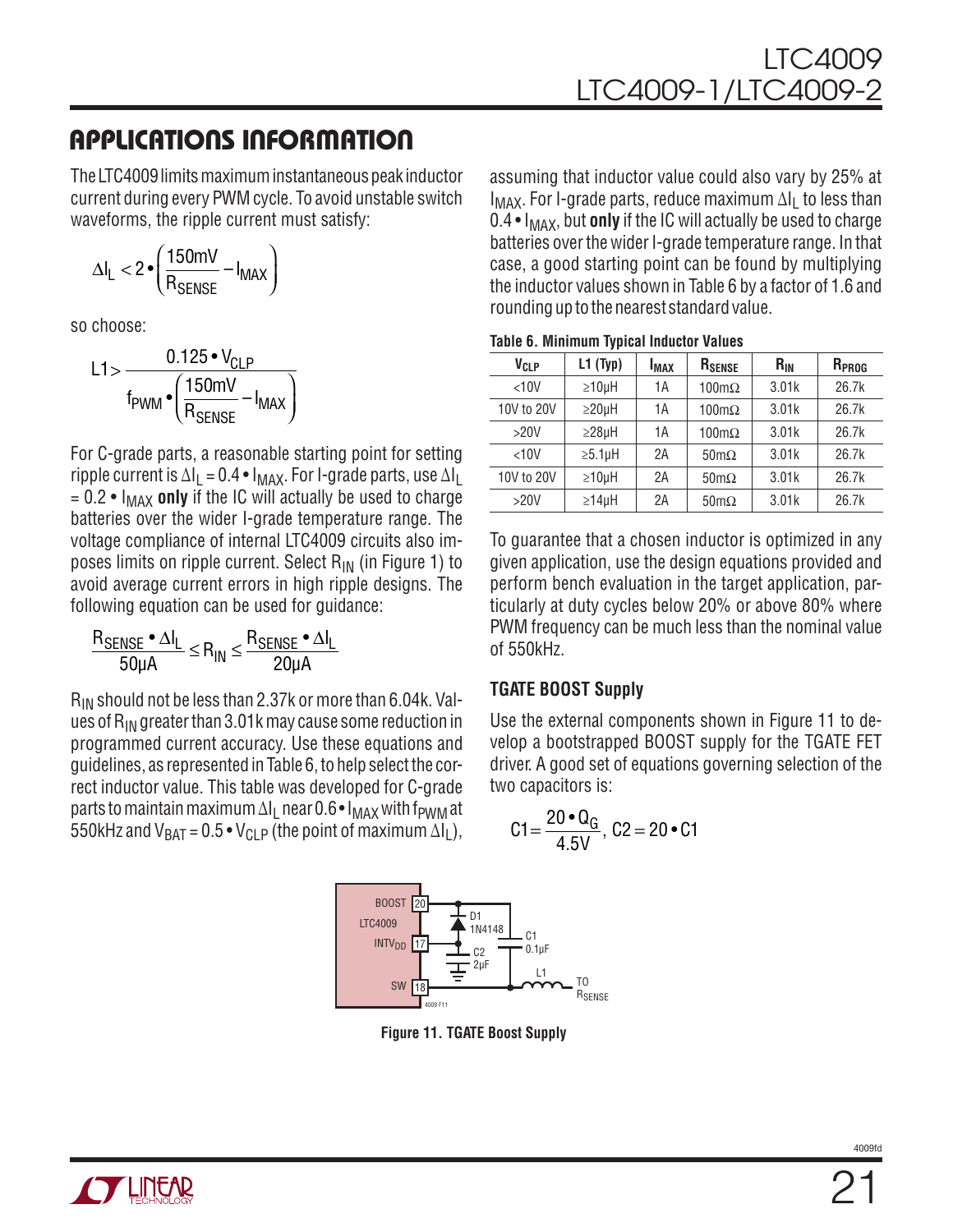where  $Q_G$  is the rated gate charge of the top external NFET with  $V_{GS}$  = 4.5V. The maximum average diode current is then given by:

 $I_D = Q_G \cdot 665$ kHz

To improve efficiency by increasing  $V_{GS}$  applied to the top FET, substitute a Schottky diode with low reverse leakage for D1.

PWM jitter has been observed in some designs operating at higher  $V_{IN}/V_{OIII}$  ratios. This jitter does not substantially affect DC charge current accuracy. A series resistor with a value of 5Ω to 20Ω can be inserted between the cathode of D1 and the BOOST pin to remove this jitter if present. A resistor case size of 0603 or larger is recommended to lower ESL and achieve the best results.

### **FET Selection**

Two external power MOSFETs must be selected for use with the charger: an N-channel power switch (top FET) and an N-channel synchronous rectifier (bottom FET). Peak gate-to-source drive levels are internally set to about 5V. Consequently, logic-level FETs must be used. In addition to the fundamental DC current, selection criteria for these MOSFETs also include channel resistance  $R_{DS(ON)}$ , total gate charge  $Q_G$ , reverse transfer capacitance  $C_{RSS}$ , maximum rated drain-source voltage  $BV<sub>DSS</sub>$  and switching characteristics such as  $t_{\rm d(ON/OFF)}$ . Power dissipation for each external FET is given by:

$$
P_{D(TOP)} = \frac{V_{BAT} \cdot I_{MAX}^2 \cdot (1 + \delta \Delta T) R_{DS(ON)}}{V_{CLP}}
$$
  
+  $k \cdot V_{CLP}^2 \cdot I_{MAX} \cdot C_{RSS} \cdot 665kHz$   

$$
P_{D(BOT)} = \frac{(V_{CLP} - V_{BAT}) \cdot I_{MAX}^2 \cdot (1 + \delta \Delta T) R_{DS(ON)}}{V_{CLP}}
$$

where  $\delta$  is the temperature dependency of R<sub>DS(ON)</sub>,  $\Delta T$ is the temperature rise above the point specified in the FET data sheet for  $R_{DS(ON)}$  and k is a constant inversely related to the internal LTC4009 top gate driver. The term  $(1 + \delta \Delta T)$  is generally given for a MOSFET in the form of a normalized  $R_{DS(ON)}$  curve versus temperature, but δ of 0.005/°C can be used as a suitable approximation for logic-level FETs if other data is not available.  $C_{RSS} =$  $Q_{GD}/dV_{DS}$  is usually specified in the MOSFET characteristics. The constant  $k = 2$  can be used in estimating top FET dissipation. The LTC4009 is designed to work best with external FET switches with a total gate charge at 5V of 15nC or less.

For  $V_{CLP}$  < 20V, high charge current efficiency generally improves with larger FETs, while for  $V_{CLP} > 20V$ , top gate transition losses increase rapidly to the point that using a topside NFET with higher  $R_{DS(ON)}$  but lower  $C_{RSS}$  can actually provide higher efficiency. If the charger will be operated with a duty cycle above 85%, overall efficiency is normally improved by using a larger top FET.

The synchronous (bottom) FET losses are greatest at high input voltage or during a short circuit, which forces a low side duty cycle of nearly 100%. Increasing the size of this FET lowers its losses but increases power dissipation in the LTC4009. Using asymmetrical FETs will normally achieve cost savings while allowing optimum efficiency.

Select FETs with  $BV<sub>DSS</sub>$  that exceeds the maximum  $V<sub>CLP</sub>$ voltage that will occur. Both FETs are subjected to this level of stress during operation. Many logic-level MOSFETs are limited to 30V or less.

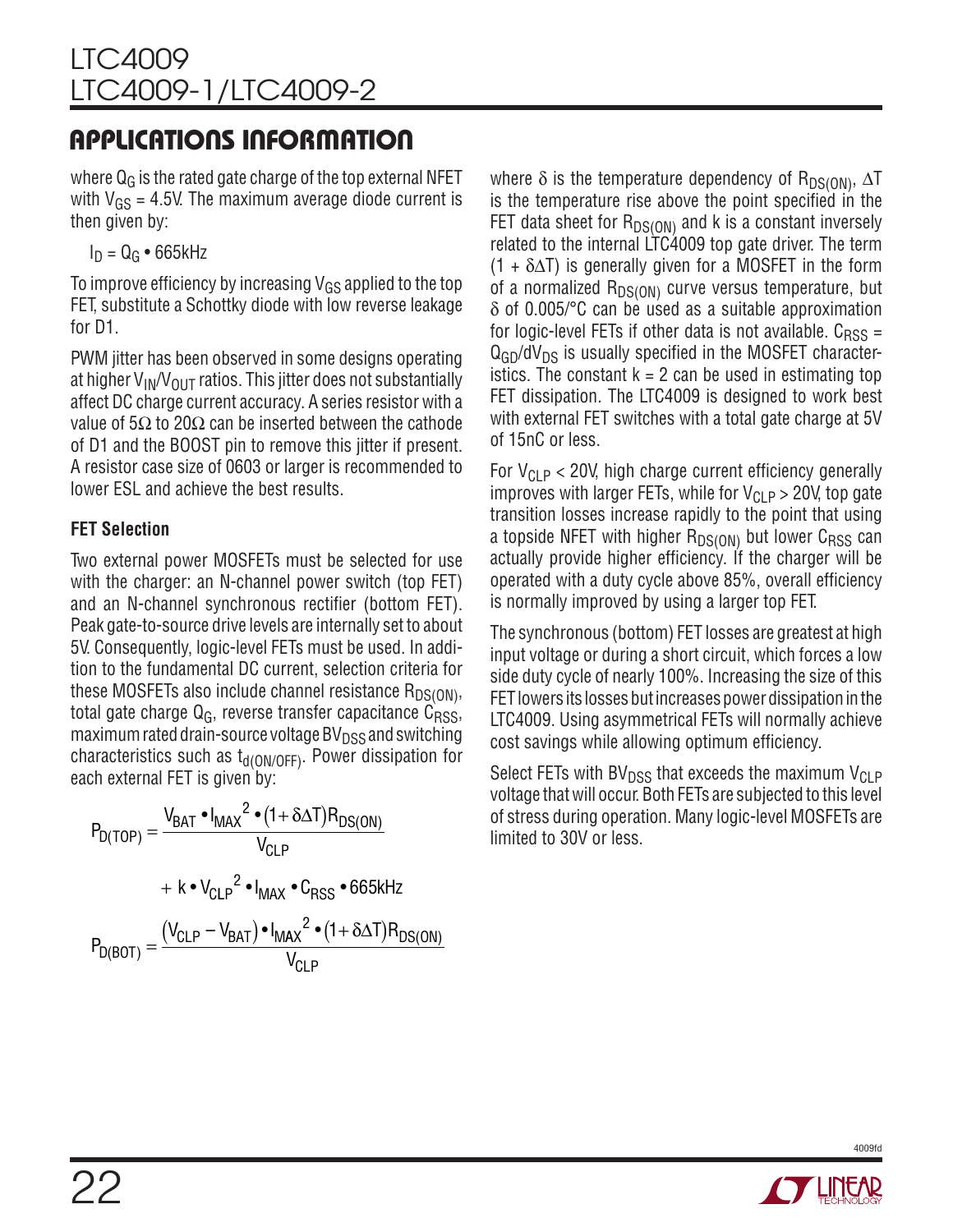The LTC4009 uses an improved adaptive TGATE and BGATE drive that is insensitive to MOSFET inertial delays, t<sub>d(ON/OFF)</sub>, to avoid overlap conduction losses. Switching characteristics from power MOSFET data sheets apply only to a specific test fixture, so there is no substitute for bench evaluation of external FETs in the target application. In general, MOSFETs with lower inertial delays will yield higher efficiency.

#### **Diode Selection**

A Schottky diode in parallel with the bottom FET and/or top FET in an LTC4009 application clamps SW during the non-overlap times between conduction of the top and bottom FET switches. This prevents the body diode of the MOSFETs from forward biasing and storing charge, which could reduce efficiency as much as 1%. One or both diodes can be omitted if the efficiency loss can be tolerated. A 1A Schottky is generally a good size for 3A chargers due to the low duty cycle of the non-overlap times. Larger diodes can actually result in additional efficiency (transition) losses due to larger junction capacitance.

#### **Loop Compensation and Soft-Start**

The three separate PWM control loops of the LTC4009 can be compensated by a single set of components attached between the ITH pin and GND. As shown in the typical LTC4009 application, a 6.04k resistor in series with a capacitor of at least 0.1µF provides adequate loop compensation for the majority of applications.

The LTC4009 can be soft-started with the compensation capacitor on the ITH pin. At start-up, ITH will quickly rise to about 0.25V, then ramp up at a rate set by the compensation capacitor and the 40µA ITH bias current. The full programmed charge current will be reached when ITH reaches approximately 2V. With a 0.1µF capacitor, the time to reach full charge current is usually greater than 1.5ms. This capacitor can be increased if longer start-up times are required, but loop bandwidth and dynamic response will be reduced.

#### **INTV<sub>DD</sub>** Regulator Output

Bypass the  $INTV<sub>DD</sub>$  regulator output to GND with a low ESR X5R or X7R ceramic capacitor with a value of 0.47µF or larger. The capacitor used to build the BOOST supply (C2 in Figure 11) can serve as this bypass. Do not draw more than 30mA from this regulator for the host system, governed by IC power dissipation.

#### **Calculating IC Power Dissipation**

The user should ensure that the maximum rated junction temperature is not exceeded under all operating conditions. The thermal resistance of the LTC4009 package  $(\theta_{IA})$  is 37°C/W, provided the Exposed Pad is in good thermal contact with the PCB. The actual thermal resistance in the application will depend on forced air cooling and other heat sinking means, especially the amount of copper on the PCB to which the LTC4009 is attached. The following formula may be used to estimate the maximum average power dissipation  $P_D$  (in watts) of the LTC4009, which is dependent upon the gate charge of the external MOSFETs. This gate charge, which is a function of both gate and drain voltage swings, is determined from specifications or graphs in the manufacturer's data sheet. For the equation below, find the gate charge for each transistor assuming 5V gate swing and a drain voltage swing equal to the maximum  $V_{\text{Cl}}$  p voltage. Maximum LTC4009 power dissipation under normal operating conditions is then given by:

 $P_D = D C IN(2.8mA + I_{DD} + 665kHz(Q_{TGATF} + Q_{BGATF}))$  $-51$ DD

where:

- $I_{DD}$  = Average external INTV<sub>DD</sub> load current, if any
- $Q_{TGATF}$  = Gate charge of external top FET in Coulombs

 $Q_{BGATF}$  = Gate charge of external bottom FET in Coulombs

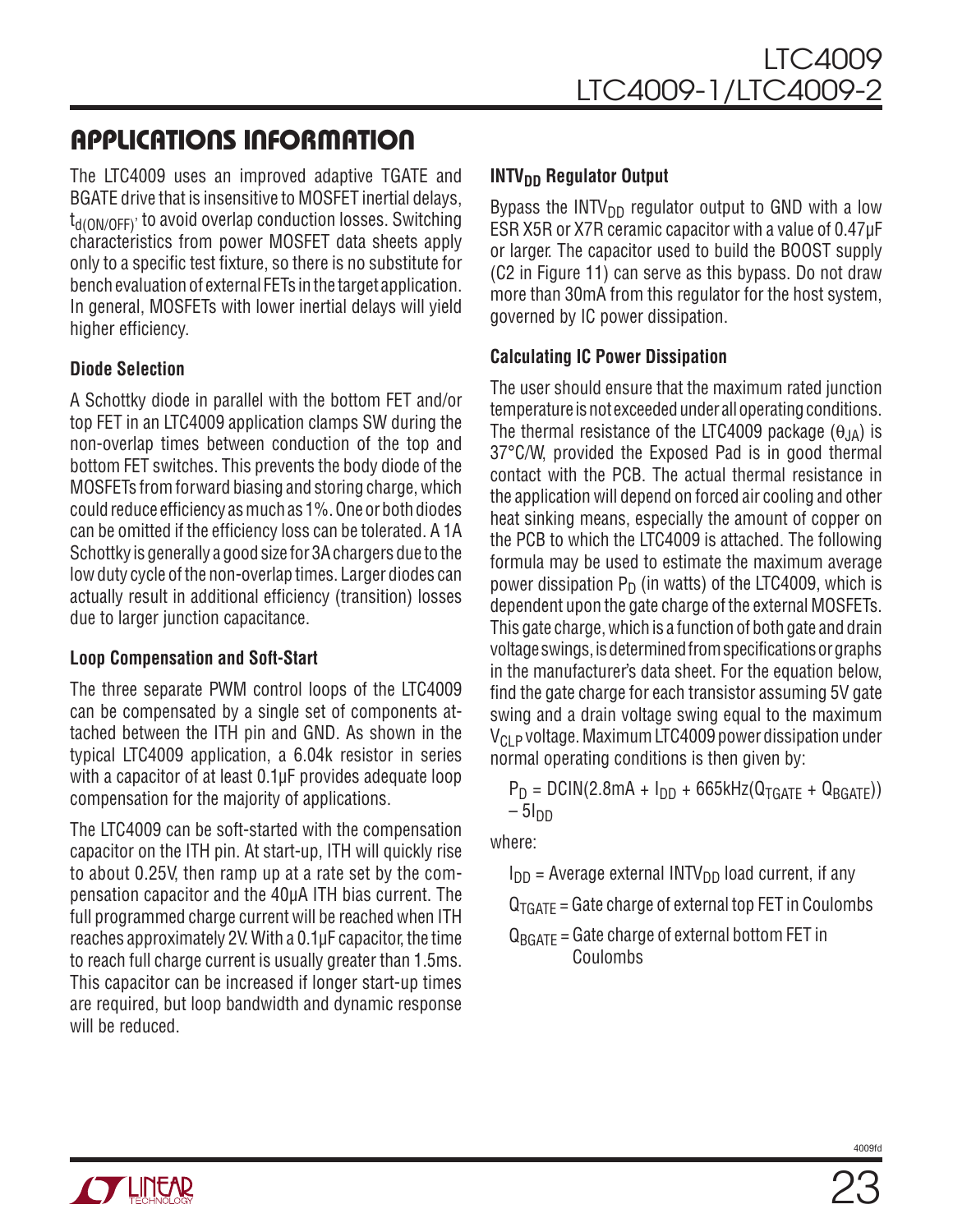#### **PCB Layout Considerations**

To prevent magnetic and electrical field radiation and high frequency resonant problems, proper layout of the components connected to the LTC4009 is essential. Refer to Figure 12. For maximum efficiency, the switch node rise and fall times should be minimized. The following PCB design priority list will help insure proper topology. Layout the PCB using this specific order.

- 1. Input capacitors should be placed as close as possible to switching FET supply and ground connections with the shortest copper traces possible. The switching FETs must be on the same layer of copper as the input capacitors. Vias should not be used to make these connections.
- 2. Place the LTC4009 close to the switching FET gate terminals, keeping the connecting traces short to produce clean drive signals. This rule also applies to IC supply and ground pins that connect to the switching FET source pins. The IC can be placed on the opposite side of the PCB from the switching FETs.
- 3. Place the inductor input as close as possible to the switching FETs. Minimize the surface area of the switch node. Make the trace width the minimum needed to support the programmed charge current. Use no copper fills or pours. Avoid running the connection on multiple copper layers in parallel. Minimize capacitance from the switch node to any other trace or plane.
- 4. Place the charge current sense resistor immediately adjacent to the inductor output, and orient it such that current sense traces to the LTC4009 are not long. These feedback traces need to be run together as a single pair with the smallest spacing possible on any given layer on which they are routed. Locate any filter component on these traces next to the LTC4009, and not at the sense resistor location.
- 5. Place output capacitors adjacent to the sense resistor output and ground.
- 6. Output capacitor ground connections must feed into the same copper that connects to the input capacitor ground before connecting back to system ground.
- 7. Connection of switching ground to system ground, or any internal ground plane, should be single-point. If the system has an internal system ground plane, a good way to do this is to cluster vias into a single star point to make the connection.
- 8. Route analog ground as a trace tied back to the LTC4009 GND paddle before connecting to any other ground. Avoid using the system ground plane. A useful CAD technique is to make analog ground a separate ground net and use a  $0\Omega$  resistor to connect analog ground to system ground.
- 9. A good rule of thumb for via count in a given high current path is to use 0.5A per via. Be consistent when applying this rule.



**Figure 12. High Speed Switching Path**

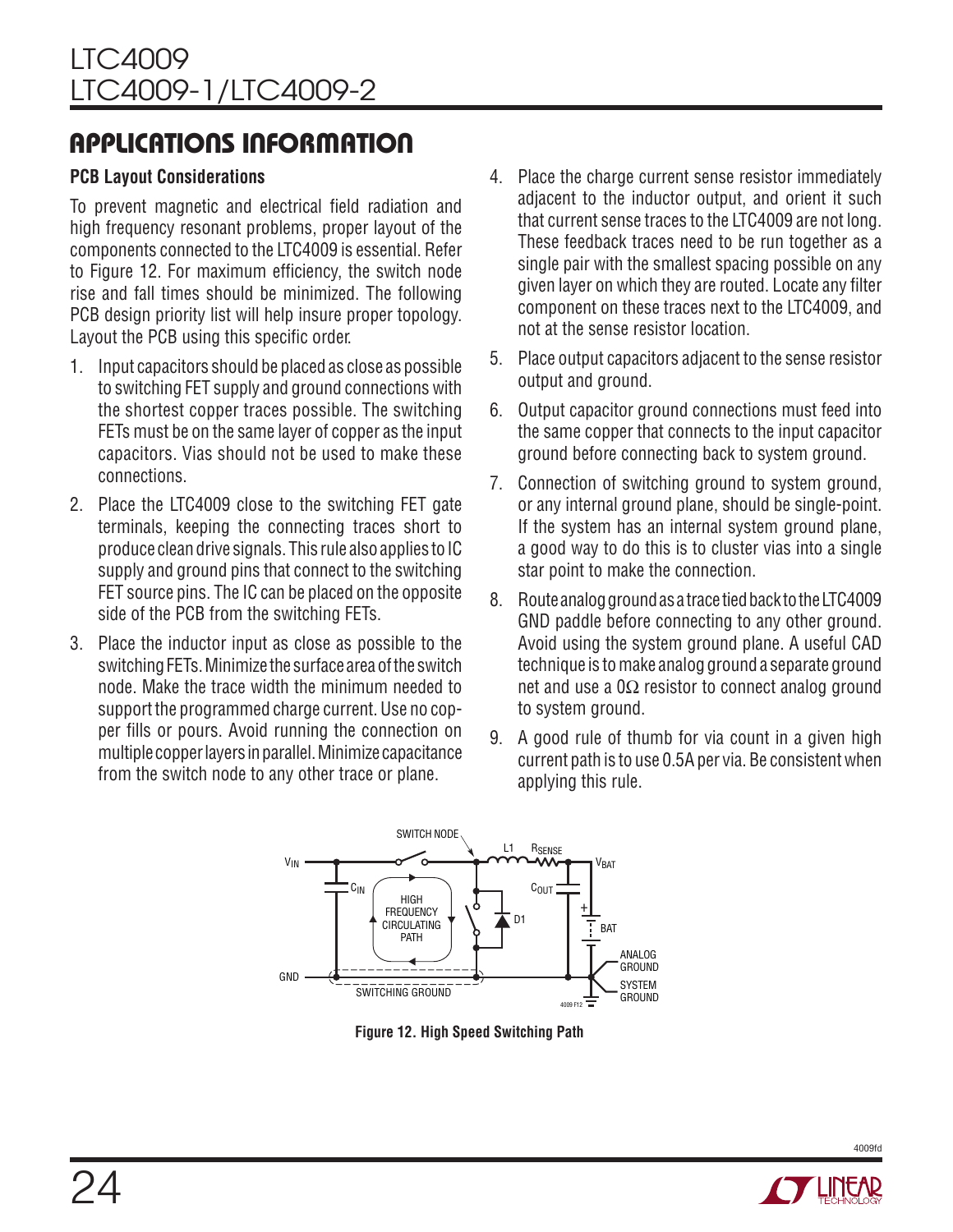- 10. If possible, place all the parts listed above on the same PCB layer.
- 11. Copper fills or pours are good for all power connections except as noted above in Rule 3. Copper planes on multiple layers can also be used in parallel. This helps with thermal management and lowers trace inductance, which further improves EMI performance.
- 12. For best current programming accuracy, provide a Kelvin connection from R<sub>SENSE</sub> to CSP and CSN. See Figure 13 for an example.
- 13. It is important to minimize parasitic capacitance on the CSP and CSN pins. The traces connecting these pins to their respective resistors should be as short as possible.



**Figure 13. Kelvin Sensing of Charge Current**

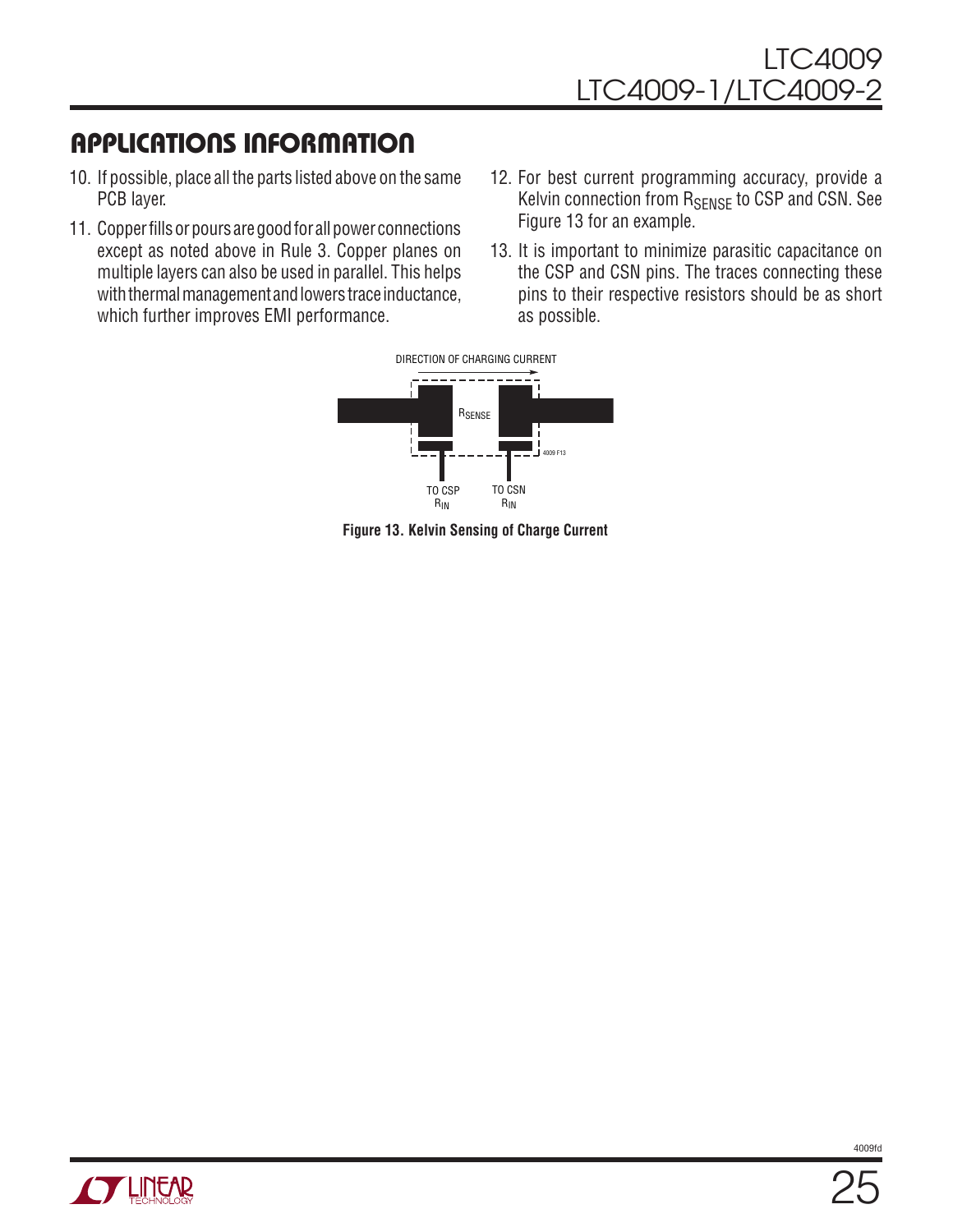### LTC4009 LTC4009-1/LTC4009-2

## Package Description



- VARIATION (WGGD-1)—TO BE APPROVED
- 2. DRAWING NOT TO SCALE
- 3. ALL DIMENSIONS ARE IN MILLIMETERS
- 4. DIMENSIONS OF EXPOSED PAD ON BOTTOM OF PACKAGE DO NOT INCLUDE
- MOLD FLASH. MOLD FLASH, IF PRESENT, SHALL NOT EXCEED 0.15mm ON ANY SIDE
- 5. EXPOSED PAD SHALL BE SOLDER PLATED
- 6. SHADED AREA IS ONLY A REFERENCE FOR PIN 1 LOCATION
- ON THE TOP AND BOTTOM OF PACKAGE

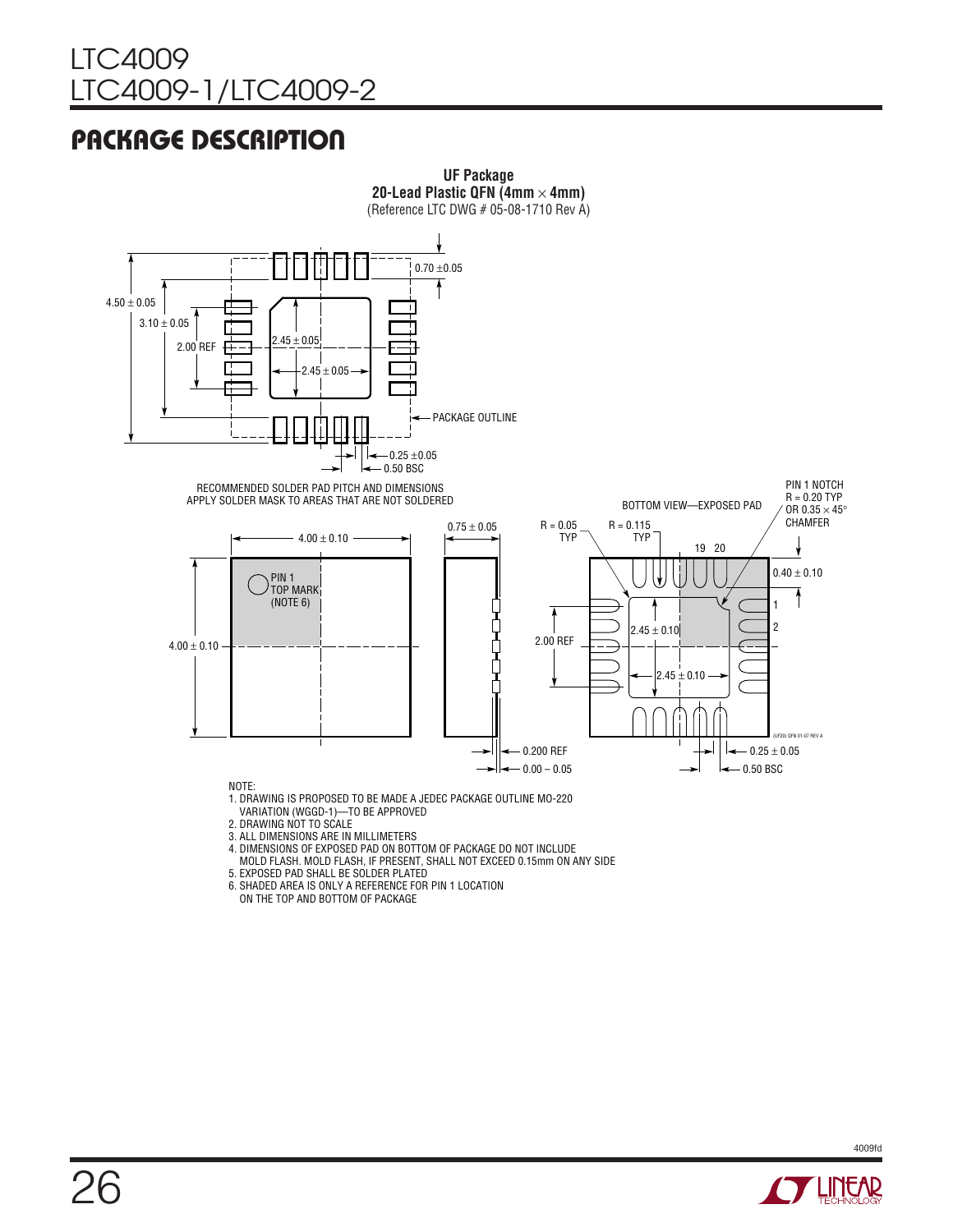### REVISION HISTORY (Revision history begins at Rev D)

| <b>REV</b> | <b>DATE</b> | SCRIPTION<br>.sCRIP"<br>-111                                                         | : NUMBER<br><b>PAGE</b> |
|------------|-------------|--------------------------------------------------------------------------------------|-------------------------|
| ◡          | 3/1C        | <b>Data Sheet</b><br>Throughout the<br>Added.<br>Parts<br>Reflected<br>Grade<br>$-1$ | to 28                   |